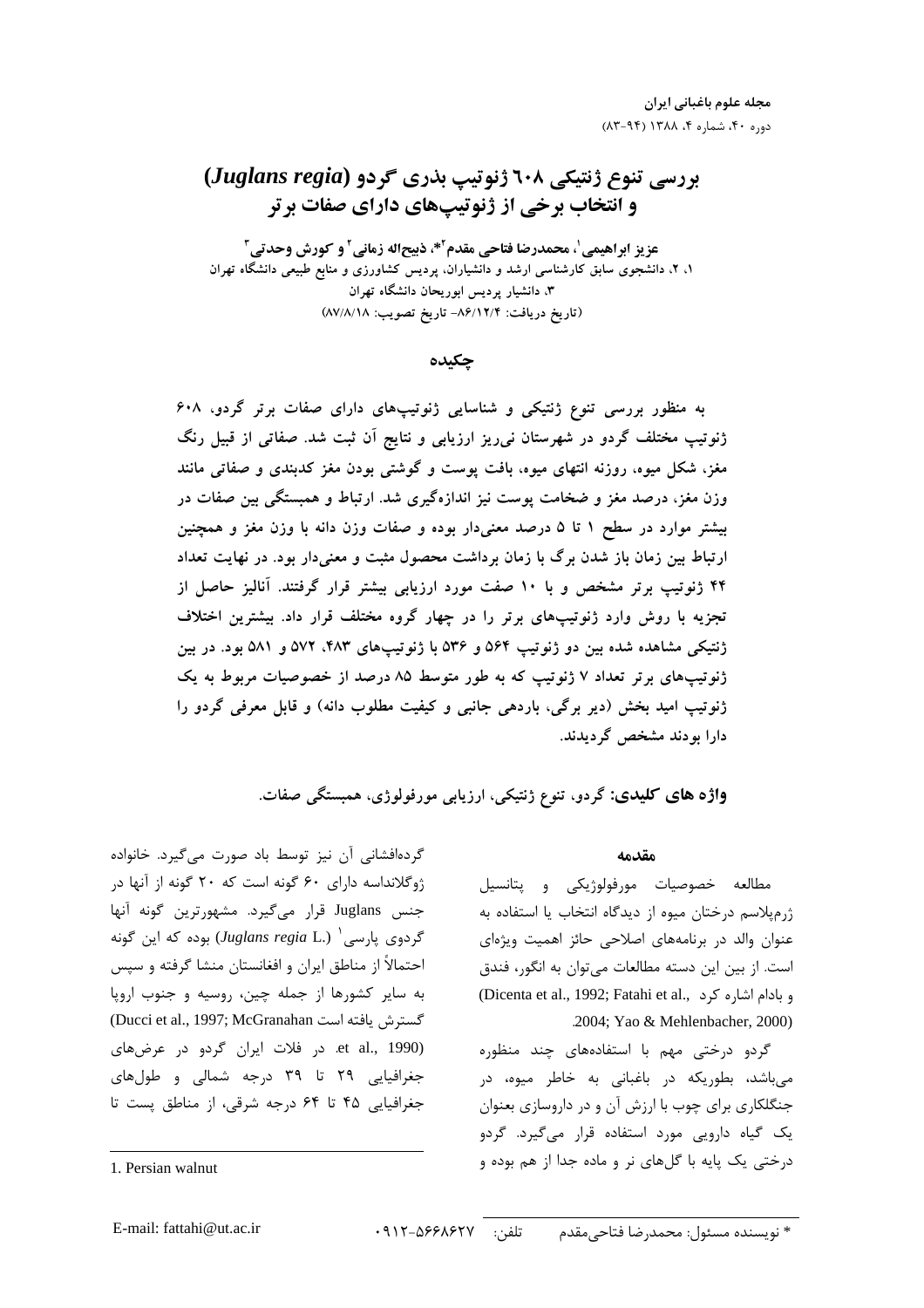ارتفاع ۲۵۰۰ متر از سطح دریا، به صورت اهلی یا وحشی در مناطق شمال، غرب و مركز كشور يافت مى شود. کهنسال ترین درخت گردو در ایران در روستای اورگان شهرکرد مربوط به زمان یزدگرد میباشد که بیش از ۱۴۰۰ سال عمر دارد. بنابراین با توجه به سطح بالای کشت گردو در استانهای مختلف ایران و همچنین به دلیل بذری بودن گردوهای موجود، این گیاه دارای تنوع ژنتیکی بسیار غنی بوده و صفات برتری نظیر زود به بار نشستن، باردهی روی شاخههای جانبی، بزرگتر بودن مغز و سایر صفات با ارزش در ژنوتیپها وجود دارد که پس از شناسایی میتوانند مورد استفاده قرار گیرند .(Vahdati & Zarei, 2006)

طبق آمار سازمان خواروبار كشاورزى فائو در سال ۲۰۰۵، ایران بعد از کشورهای چین و آمریکا با سطح زیر کشت ۷۲۲۴۳ هکتار، میزان تولید ۱۵۰۰۰۰ تن و میزان عملکرد ۲ تن در هکتار مقام سوم را در بین کشورهای توليدكننده گردو داراست (FAO, 2005). گردوی تولیدی در ایران بیشتر به مصرف داخلی رسیده و تنها ۱۱ درصد از کل گردوی تولید شده به صورت مغز به کشورهای خارجی صادر میشود. یکی از دلایل اصلی صادرات محدود گردوی ایران عدم یکنواختی محصول تولیدی است که دلایل آن تکثیر این گیاه با بذر و عدم استفاده از روشهای مختلف تکثیر غیرجنسی مانند ییوند روی دانهالهای بذری میباشد.

از اهداف بنیادی برنامه اصلاح گردو بررسی صفات مهم مانند دگر گردهافشانی، زمان برداشت، میزان نیاز سرمایی و جوانهزنی بذور، ارزیابی ویژگیهای رشدی و نموی ژنوتیپهای انتخاب شده در مناطق مختلف و معرفی واریتههای جدید و قرار دادن آنها در اختیار باغداران می باشد (McGranahan et al., 1998).

افزایش کمیت و کیفیت محصول به منظور افزایش حجم صادرات، بالا بردن ميزان عملكرد با ارتقاء صفاتي از قبیل باردهی جانبی و اندازه میوه، بسته بودن انتهای میوه، روشن و یک دست بودن رنگ مغز، درصد بالای مغز، طعم مطلوب، راحت جدا شدن مغز از پوست، توليد محصولی با پوست روشن و جذاب و تا حدودی صاف؛ سختی متوسط تا کم نیز در برنامه اصلاحی مورد توجه میباشند. بدست آوردن ژنوتیپهایی که دارای مقاومت

به آفات (کرم سیب) و بیماریها (بلایت، آنتراکنوز و خط سیاه<sup>(</sup>) باشند. ژنوتیپهایی با کیفیت چوب مطلوب، توسعه یایههای مقاوم به بیماری و شرایط نامناسب خاک و انتخاب ژنوتیپهای دیر برگ که بتوانند از سرمای دیررس بهاره مصون بمانند نیز در اصلاح گردو مد نظر .(McGranahan et al., 1998).

بررسی های اولیه نشان می دهد که ژنوتیپهای ایران دارای گستره وسیعی از ضخامت پوست میوه از خیلی ضخیم تا یوست کاغذی می باشند، ولی ضخامت یوست تاثیر اندکی بر آسان خارج شدن مغز از دانه دارد و آنچه باعث مشكل خارج شدن مغز مى شود به ضخامت تيغه میانی لپهها و میزان زائدههای داخلی پوسته بر میگردد که هرچه ضخامت تیغه میانی بیشتر باشد مغز سختتر از دانه خارج خواهد شد.

تحقیقات وسیعی در زمینه انتخاب ژنوتیپهای مرغوب گردو از بین تودههای بذری در اروپا و آمریکا انجام شده و ارقام معروفی نیز در اثر انتخاب و ارزیابی ژنوتیپها بذری معرفی شدهاند. برای مثال Villiam Mike (1890) از بین تودههای بذری گردو در کالیفرنیا، رقم يوركا<sup>ץ</sup>، همچنين George Payne (1898) رقم (McGranahan et al., ياين " را انتخاب و معرفي نمود) (1998. Atefi) با بررسی صفات مورفولوژیک از بین ۲۵۰ ژنوتیپ بذری تنوع ژنتیکی بالایی را گزارش کرد و زود باردهترین ژنوتیپ را K21، بالاترین عملکرد را مربوط به ژنوتیپ B21، دیربرگترین ژنوتیپها را K143, K144، K66 و K96 و ژنوتیپهای KH87 و K21 را با ۱۰۰ درصد باردهی جانبی و ژنوتیپهای G3، Z63 ،Z60 و B21 ,ا بر اساس صفاتي نظير ديربرگ دهي، وزن تک میوه، عملکرد، درصد مغز، عادت باردهی معرفی نمود. Haghjoyan (2001) ژنوتیپهای مربوط به تویسرکان و همدان را با استفاده از صفات مورفولوژی مورد ارزیابی قرار دادند.

جهت توسعه کشت گردو، بررسی روشهای به نژادی و تکثیر گردو با هدف حفظ ژنوتیپهای برتر ـ که از منابع غنی کشور ما است ــ ضروری به نظر می سد. در

3. Payne

<sup>1.</sup> Black line

<sup>2.</sup> Eureka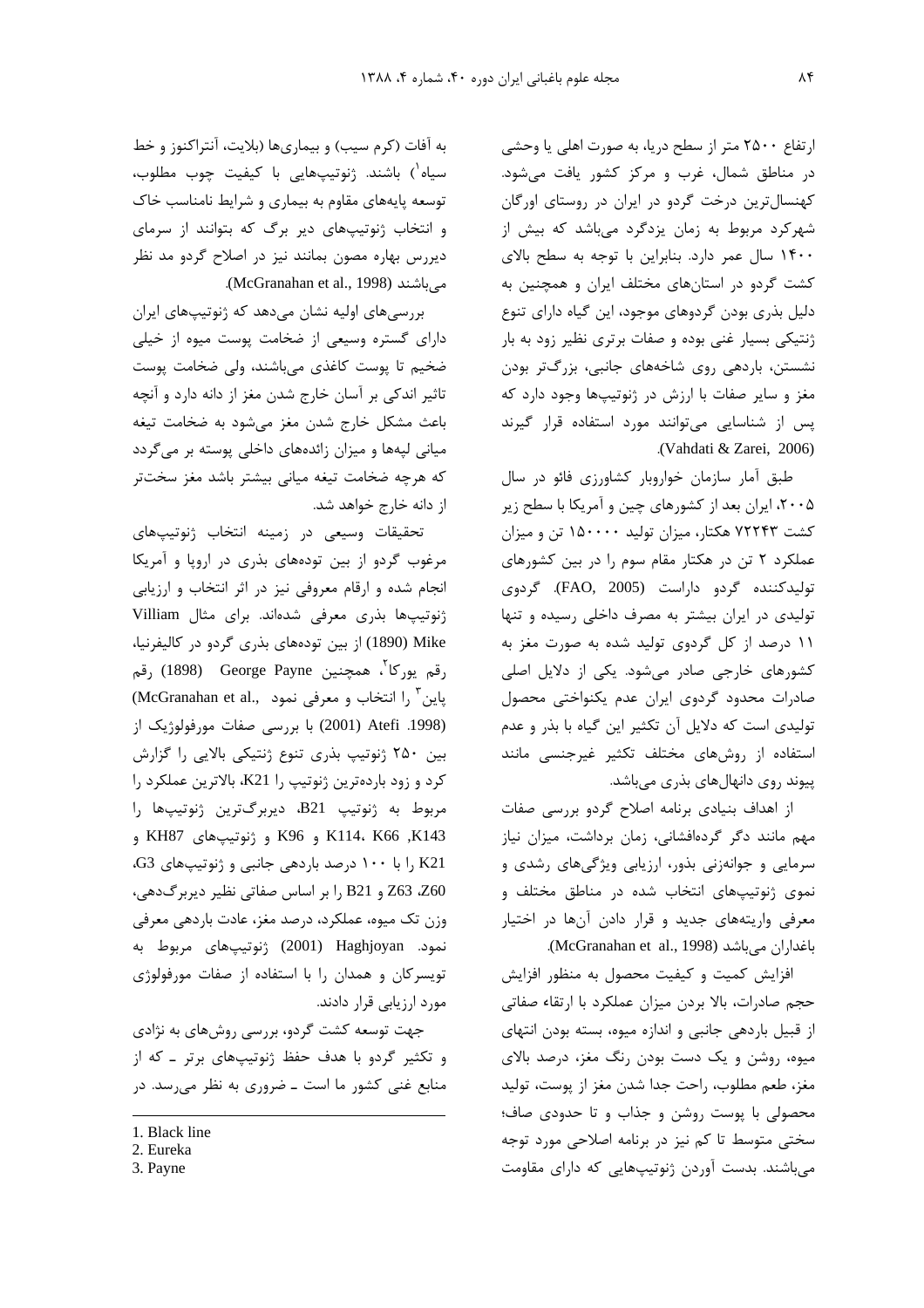این مطالعه ضمن انجام مطالعات مقایسهای، در خصوص صفات مورفولوژیک در تودهای از گردوهای بذری در شهرستان نیریز فارس، با در نظر گرفتن همه عوامل موثر در حفظ کمیت و کیفیت محصول سعی شد ارزیابی کلی همه ژنوتیپها با استفاده از میانگین صفات، آنالیز واریانس و آمار چند متغیره به منظور شناسایی روابط بین صفات وابسته و مستقل صورت گیرد که در رسیدن به اهداف اصلی می تواند مفید واقع شود. هدف از این تحقیق بررسی اولیه ژنوتیپهای بذری و انتخاب ژنوتیپهای برتر آنها جهت احداث باغ مادری به منظور تهیه پیوندک برای تکثیر غیرجنسی ژنوتیپهای برتر گردو بوده است.

## مواد و روشها

این تحقیق در سالهای ۱۳۸۶-۱۳۸۴ در باغ تحقیقاتی منطقه باشهر (بخش مشکان) در شمال غربی شهرستان نیریز فارس اجرا شد. این باغ در ۴۰ کیلومتری شهرستان نی ریز واقع شده و با ارتفاع ۱۹۵۰ متر از سطح دریا جزء اقلیمهای معتدله سرد و خشک با متوسط بارندگی ۲۵۰ میلیمتر در سال میباشد. فصل رویشی در این منطقه نسبتا طولانی و از ١٨٠ تا ٢۴٠ روز متغیر است. در این مطالعه ۶۰۸ ژنوتیپ بذری از لحاظ ٣٣ صفت مختلف كمي و كيفي مورد بررسي قرار گرفتند. ژنوتیپهای مورد مطالعه از ۱ تا ۶۰۸ شمارهگذاری شدند و در مورد هر ژنوتیپ بررسی های مربوط به صفات مورفولوژیک با استفاده از توصیف نامه بين|لمللي ٰ با اندكى تغييرات انجام شد (جدول١). در این بررسی برخی صفات کمی مانند زمان بازشدن برگها، گلهای نر و ماده بر حسب تعداد روز در مقایسه با درخت شاخص ٔ ثبت شدند. از هر ژنوتیپ ۱۰ تا ۱۵ عدد دانه به صورت تصادفي انتخاب و وزن دانه و مغز آنها ثبت گردید. سیس مشخصات مربوط به هر ژنوتیپ از قبيل قطر و طول دانه با استفاده از كوليس، صفات کیفی از قبیل بافت پوست، رنگ پوست، رنگ مغز و روزنه انتهای میوه در هر ژنوتیپ بر اساس دیسکرییتور

1. IPGRI

۲. اولین درختی که در باغ شروع به برگدهی نمود.

ارزیابی شدند. در نهایت اطلاعات مربوط به صفات مورد بررسی هر ژنوتیپ توسط نرمافزارهای SPSS ،EXCEL MVSP و NTSYS مورد تجزيه و تحليل قرار گرفتند.

# نتايج و بحث

مشخصات صفات اندازهگیری شده و میزان ضریب تنوع هر صفت در ژنوتیپهای مختلف در جدول ۲ آمده است. بر مبنای دادههای ثبت شده معلوم شد باز شدن جوانهها از ٢۶ اسفندماه شروع و تا اواخر فروردينماه ادامه می یابد. در این مطالعه ژنوتیپهای ۱۷۰ و ۵۰۸ به ترتیب زودبرگترین و دیربرگترین ژنوتیپها شناخته شدند. زمان باز شدن گل ماده در اکثر ژنوتیپها در روزهای پنجم تا بیست و یکم فروردین ماه بود و در روزهای پایانی تنها ۲ درصد از ژنوتیپها به اوج گلدهی رسيدند كه اين ژنوتيپها ديرگلترين ژنوتيپها می باشند. از آنجا که یکی از اهداف مهم در گردو دستیابی به ارقامی است که برگ آنها در بهار دیرتر ظاهر شوند ویژگی دیر برگی در این ژنوتیپها مورد توجه قرار گرفت. ارقام زودبرگده در بهار بیشتر در معرض خطر بارندگیهای بهاره در طول دوره گلدهی میباشند که این موضوع میتواند در گردهافشانی آنها اختلال ایجاد کند و از طرفی به بیماری بلایت نیز حساس هستند (Forde, 1975).

نوع میوهدهی بر اساس نحوه قرار گرفتن میوه روی جوانهها ارزيابي مي شود. در مجموع ۶۰۸ ژنوتيپ؛ ۳۲/۷ درصد دارای باردهی جانبی، ۱۹/۹ درصد دارای باردهی انتهایی و ۴۷/۲ درصد از ژنوتیپها دارای میوهدهی حد واسط بودند. در بین ۶۰۸ ژنوتیپ تنها یک ژنوتیپ فاقد باردهی بود که عامل آن ریزش شدید گلهای ماده در فصل بهار بوده است که احتمال وجود پدیده PFA<sup>۳</sup> را در این ژنوتیپ نشان میدهد.

چگونگی روزنه میوه یکی از صفات بسیار مهم در نگهداری و انبارداری محصول گردو میباشد. گردوهای دارای روزنه باز ضمن احتمال آلودگی قارچها در هنگام انبارداری مورد حمله حشرات قرار گرفته و در زمان كاشت دانه نيز در خزانه به علت ورود آب زياد به درون

<sup>3.</sup> Pistillate Flower Abortion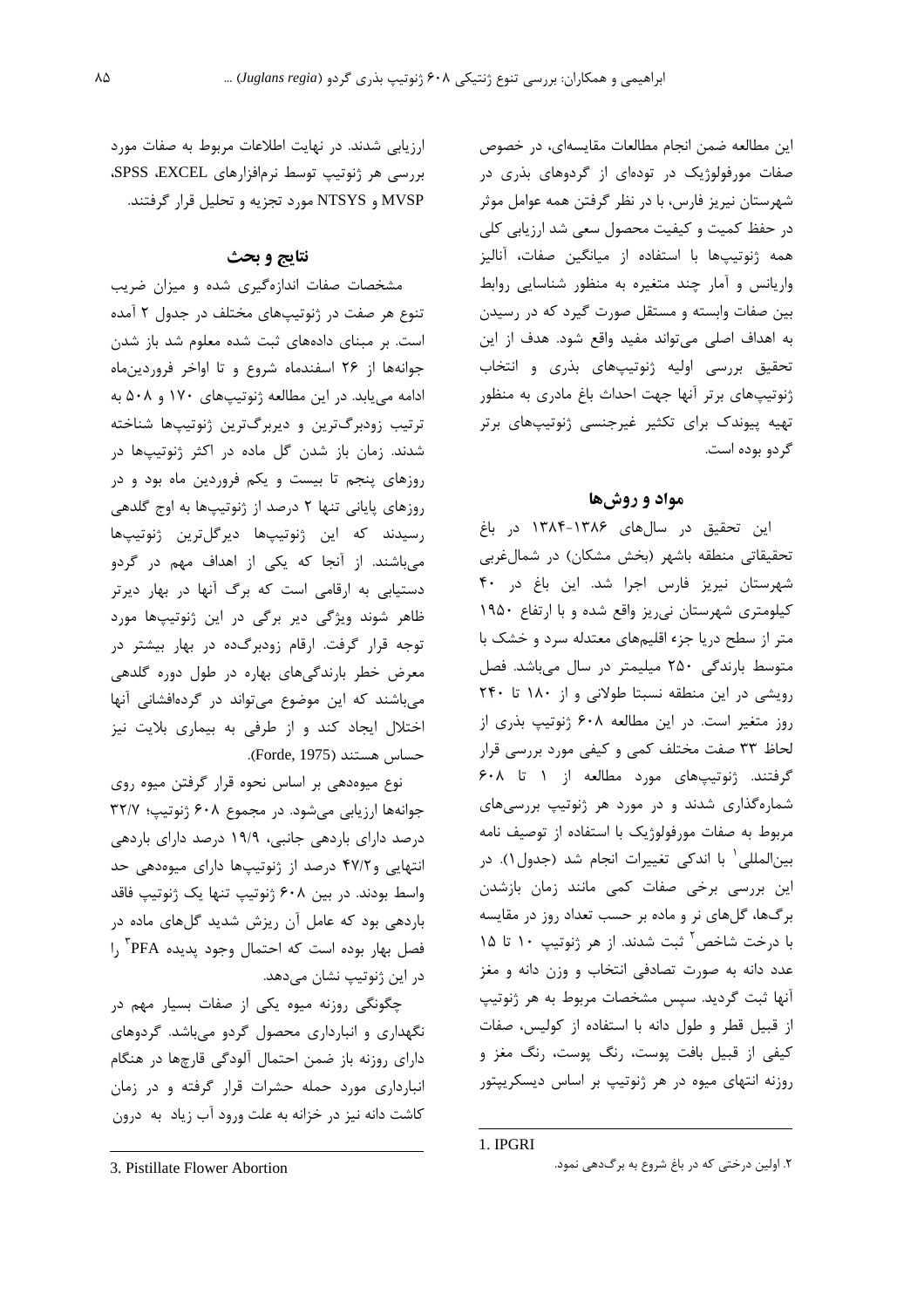| واحد اندازهگیری                                      | علامت اختصاري    | صفات اندازه گیری شده                 |
|------------------------------------------------------|------------------|--------------------------------------|
| روز از زمان باز شدن درخت شاخص                        | <b>LFB</b>       | زمان باز شدن برگ                     |
| روز از زمان باز شدن گل ماده درخت شاخص                | <b>FEM</b>       | آغاز پذیرش گلهای ماده                |
| روز از زمان باز شدن گل ماده درخت شاخص                | FEM <sub>2</sub> | اوج پذيرش گلهاي ماده                 |
| روز از زمان باز شدن گل ماده درخت شاخص                | FEM3             | انتهای پذیرش گلهای ماده              |
| روز از زمان باز شدن گل نر درخت شاخص                  | MAL1             | آغاز رهاسازي دانه گرده               |
| روز از زمان باز شدن گل نر درخت شاخص                  | MAL2             | اوج رهاسازي دانه گرده                |
| روز از زمان باز شدن گل نر درخت شاخص                  | MAL <sub>3</sub> | انتهای رهاسازی دانه گرده             |
| آخرین روز باز شدن گل ماده- اولین روز باز شدن گل ماده | <b>FEMD</b>      | دوره پذیرش موثر گرده گلهای ماده      |
| آخرین روز باز شدن شاتون- اولین روز باز شدن شاتون     | <b>MALD</b>      | دوره رهاسازی موثر دانه گرده گلهای نر |
| ١= جانبي، ٣= متوسط و ۵= انتهايي                      | <b>FRT</b>       | نوع ميوەدھى                          |
| ۱= خیلی کم، ۹= خیلی شدید                             | ANT              | بررسي بيماري (أنتراكنوز)             |
| ميانگين تعداد شاتون روى شاخه يكساله                  | CTN              | بررسي تعداد شاتون                    |
| کیلو گرم                                             | YLD              | بررسي ميزان عملكرد                   |
| روز از زمان رسيدن درخت شاخص                          | HAR              | تاريخ برداشت                         |
| ۱- ۹ (۱- گرد تا ۹- قلبی شکل)                         | SSH              | شكل دانه                             |
| ميليمتر                                              | SLE              | طول دانه                             |
| ميليمتر                                              | SDI              | قطر دانه                             |
| ١ تا ٩ (١- خيلي صاف، ٩- خيلي ناصاف)                  | STE              | بافت پوست                            |
| ١ تا ٩ (١- خيلي روشن، ٩- خيلي تيره)                  | SCOL             | رنگ پوست                             |
| ۱ تا ۹ (۱- باز ۹- دارای پوشش کاملاً بسته)            | <b>SSE</b>       | روزنه انتهاى ميوه                    |
| ۱ تا ۹ (۱- کاغذی ۹- زیاد)                            | SHA              | سختى پوست                            |
| ۱- تضاریس کم ۲- تضاریس متوسط ۳- تضاریس زیاد          | TAZ.             | تضاريس سطح پوست سخت                  |
| ١ تا ٩ (١- خيلى آسان، ٩- خيلى مشكل)                  | LAM              | سهولت جداشدن مغز از دانه             |
| گر م                                                 | <b>SWT</b>       | وزن دانه با پوست                     |
| گرم                                                  | KWT              | وزن مغز                              |
| درصد (وزن مغز به كل دانه)                            | <b>KPE</b>       | درصد مغز                             |
| ١- ضعيف ۵- متوسط ٧- كاملاً پر                        | KFI              | ميزان پربودن مغز                     |
| ١- ضعيف ۵- متوسط ٧- گوشتي كامل                       | KFL              | میزان گوشتی بودن مغز                 |
| ۱- نوک چروکیده ۲- کمتر از ۵۰ ٪ چروکیدگی              | KSH              | چروکیدگی مغز                         |
| ۳- بیشتر ۵۰ ٪ چروکیدگی ۴- پوکی مغز                   |                  |                                      |
| ۱-کاملاً روشن، ۲- روشن، ۳-کهربایی روشن، ۴- کهربایی   | <b>KCOL</b>      | رنگ مغز                              |

جدول ۱- صفات کمی و کیفی مورد بررسی در ۶۰۸ ژنوتیپ گردو

دانه مورد خسارت قارچها و کپکزدگی قرار میگیرند. روزنه موجود در هنگام شکستن پوست سخت به آسانی دانه را به دو نیم تقسیم کرده یا مغزشان به سختی خارج مے گردد (Forde & McGranaham, 1993). میزان شاخص تنوع بدست آمده در این صفت ۶۳ درصد بود كه نشان مىدهد از لحاظ باز يا بسته بودن روزنه اختلاف زیادی در بین ژنوتیپها وجود دارد. هرچه میزان ضخامت یوست در گردوها بیشتر باشد روزنه انتهای میوه بسته تر میباشد به طوریکه روزنه موجود در گردوهای پوست کاغذی بزرگتر از گردوهای پوست ضخیم میباشد (McGranahan & Leslie, 1990). دامنه تغییرات وزن

دانه از ۴ تا ۱۶/۹۴ گرم و دامنه وزن مغز نیز از ۲ تا ۱۰/۲۸ گرم متغیر بود. میزان شاخص تنوع بدست آمده در هر دو صفت به ترتیب ۲۳/۵۹ و ۳۱/۳۳ درصد بود که نشان میدهد میزان تغییرات وزن دانه و مغز در بین ژنوتیپها بالا است.

رنگ دانه یکی از صفات مهم در بازارپسندی بوده که مقدار میانگین بدست آمده در این صفت ۲/۴۲ و انحراف معیار آن ۱/۰۸ میباشد که نشان میدهد اکثر ژنوتیپها دارای رنگ مغز کهربایی تا کمی روشن بودهاند. رنگ مغز موردپسند ایرانیها رنگ مغز روشن میباشد ولی مردم آمریکا رنگ مغز کھربایی را بیشتر دوست دارند .(McGranahan et al., 1998)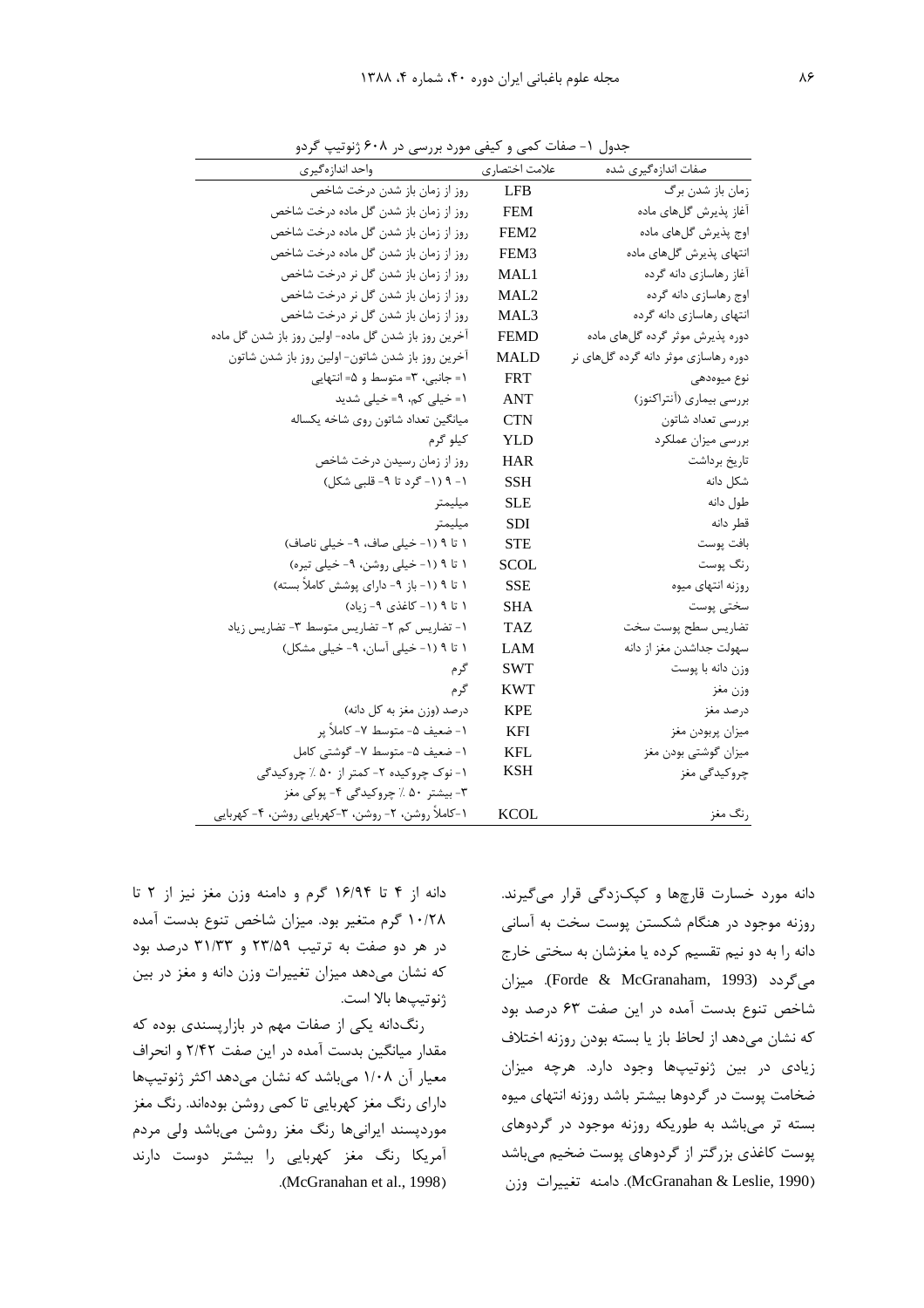| شماره | صفات اندازهگیری شده        | حداقل | حداكثر | ميانگين                    | انحراف معيار            | درصد تنوع                |
|-------|----------------------------|-------|--------|----------------------------|-------------------------|--------------------------|
| V     | زمان باز شدن برگ           |       | ٢٧     | $Y/\cdot$ 9                | $\Delta/\Upsilon\Delta$ | $Yf/\cdot f$             |
| ٢     | اولین گل ماده              |       | ۲۷     | ۶۱۷۵                       | 9/99                    | ۹۵/۴                     |
| ٣     | اوج گلدهی گل ماده          | ٢     | ۳۲     | ۱۱/۷۹                      | $V/f\Lambda$            | ۶۳/۴۴                    |
| ۴     | پایان گلدهی گل ماده        | ۶     | ٣٧     | ۱۷/۵۴                      | 5/77                    | ۳۸/۳۶                    |
| ۵     | دورہ گلدھی موثر            | ۵     | ٣٢     | 1.18                       | $\frac{1}{\sqrt{2}}$    | <b>Y1/YV</b>             |
| ۶     | شروع رها شدن دانه گرده     | ۴     | ۳۵     | ۱۵/۳۰                      | ۵/۷۳                    | ۳۷/۴۵                    |
| ٧     | اوج رها شدن دانه گرده      | ٧     | ٣٧     | $1 \text{V}/\text{A} \tau$ | 9/79                    | ۳۴/۹۹                    |
| ٨     | پایان رها شدن دانه گرده    | ٩     | ٣٩     | ۲۰/۲۲                      | ۶۱۶۹                    | $\tau\tau/\cdot \lambda$ |
| ٩     | دوره رهاشدن موثر دانه گرده | ٢     | ۱۴     | <b>FIAY</b>                | Y/Y                     | ۴٣                       |
| ١.    | تعداد شاتون                |       | ۲۲     | Y/Y                        | Y/YY                    | ۳۸/۲۳                    |
| ۱۱    | نوع ميوەدھى                | ١     | ۵      | ۲/۷۳                       | ۱/۴۳                    | 57/۳a                    |
| ۱۲    | عملكرد                     |       | ٣٠     | ۶۳۱۶۶                      | ۴۵/۲۹                   | ۷۱/۱۴                    |
| ۱۳    | تاريخ برداشت               | ١     | ٣٠     | 5/7V                       | <b>A/۲۷</b>             | ۸۴                       |
| ۱۴    | علائم بلايت                | ١     | ٧      | ۱/۰۹                       | .78                     | $Y\Lambda/Y$             |
| ۱۵    | علائم آنتراكنوز            | ١     | ٩      | 1/15                       | .19Y                    | ۵۹                       |
| ۱۶    | شكل دانه                   | ١     | ٩      | ۳/۴۴                       | $\mathsf{Y}/\mathsf{Y}$ | 7۳/۹۵                    |
| ۱۷    | قطر دانه                   | ۲۳    | ۴۸     | ۳۱/۷۶                      | <b>7/14</b>             | ۸/۹۴                     |
| ۱۸    | طول دانه                   | ۲۴    | ۴۶     | 34/28                      | ۳/۳۵                    | 9/VY                     |
| ۱۹    | بافت پوست                  | ١     | ٧      | $\Delta/\cdot \Lambda$     | ۱/۲۳                    | ۲۴/۲۱                    |
| ٢٠    | رنگ يوست                   | ١     | ٧      | $\Delta/\cdot$ $\Upsilon$  | ۱۱۲۶                    | ۲۵                       |
| ۲۱    | روزنه انتهايى              |       | ٧      | $\mathbf{r}/\mathbf{r}$    | ٢                       | ۶۳                       |
| ۲۲    | سختى پوست                  | ١     | ٧      | ۴۱۷۵                       | ۱۱۶۴                    | ۳۴۱۵                     |
| ۲۳    | تضاريس پوست                | ١     | ۵      | Y/YY                       | $\cdot$ /y F            | ۳۱/۷۵                    |
| ۲۴    | راحتى جداشدن مغز           | ١     | ٩      | ۴۱۲۶                       | ۱۱۶۴                    | ۳۸/۴۹                    |
| ۲۵    | وزن دانه                   | ۲/۶۸  | 18/14  | 9/۴۵                       | ۲/۲۳                    | 15/19                    |
| ۲۶    | وزن مغز                    | ٢     | 1.77   | ۴۱۴۵                       | ۱/۳۹                    | ۱۷                       |
| ۲۷    | درصد مغز                   | ۱۹/۳۵ | 911    | 46198                      | V/99                    | ۱۳۰/۳۶                   |
| ۲۸    | پر بودن مغز                | ۳۱/۳۶ | 1/f    | ۴۱۶۱                       | $1/\mathfrak{f}$        | ۳۱/۳۶                    |
| ۲۹    | گوشتی بودن مغز             | ٢٠    | ۱٬۵۴   | ۴/۹۱                       | ۱٬۵۴                    | ٢٠                       |
| ٣٠    | چروکیدگی مغز               | ۱۸    | ١      | $\cdot$ /Y \               | $\lambda$               | ۱۸                       |
| ٣١    | رنگ مغز                    | 55/2  | ۱/۰۸   | ۲/۴۲                       | ۱/۰۸                    | ۶۲/۵                     |

جدول ۲- دامنه تغییرات و ضریب تنوع صفات مورد بررسی در ۶۰۸ ژنوتیپ

باز شدن گل ماده و رها شدن دانه گرده از شاتونها نیز ارتباط و همبستگی بالا و مثبت وجود دارد همچنین بین اولین زمان باز شدن گل ماده با آخرین زمان باز شدن گلهای ماده، شروع رها شدن و پایان رها شدن دانه گرده ارتباط و همبستگی بالا و مثبت وجود دارد که مطابق با نتايج Forde (1975) مي باشد. بين زمان باز شدن برگ و زمان برداشت محصول نیز در این مطالعه ارتباط و همبستگی بالایی وجود داشت که با نتایج Forde (1975) که همبستگی بین باز شدن برگ و زمان برداشت را غیرمعنیدار گزارش نمودهاند مطابقت ندارد. بین زمان باز شدن برگ، گلهای ماده و شاتونها با صفاتی از قبیل روزنه انتهای یوست، ضخامت یوست،

ضرایب همبستگی: نتایج همبستگی صفات مورد بررسی که برخی از آنها معنیدار هستند در جدول ۳ ارائه شده است. در بين اين صفات مي توان به صفات ديربرگ دهي، ديرگلي، عملكرد، وزن دانه، وزن مغز و كيفيت عالى مغز اشاره نمود. برخي صفات رويشي (زمان باز شدن برگها و گلها) دارای همبستگی بسیار زیادی با هم می باشند. میزان همبستگی این صفات به حدی است که به ما اجازه میدهد تا از طریق اندازهگیری هر كدام به تغييرات صفت همبسته يي ببريم، لذا از اين طریق با صرف زمان و هزینه کمتر میتواند بطور غيرمستقيم اندازهگيري يک صفت انجام گيرد .Forde) (1975. بين زمان باز شدن جوانهها و زمان هاى مختلف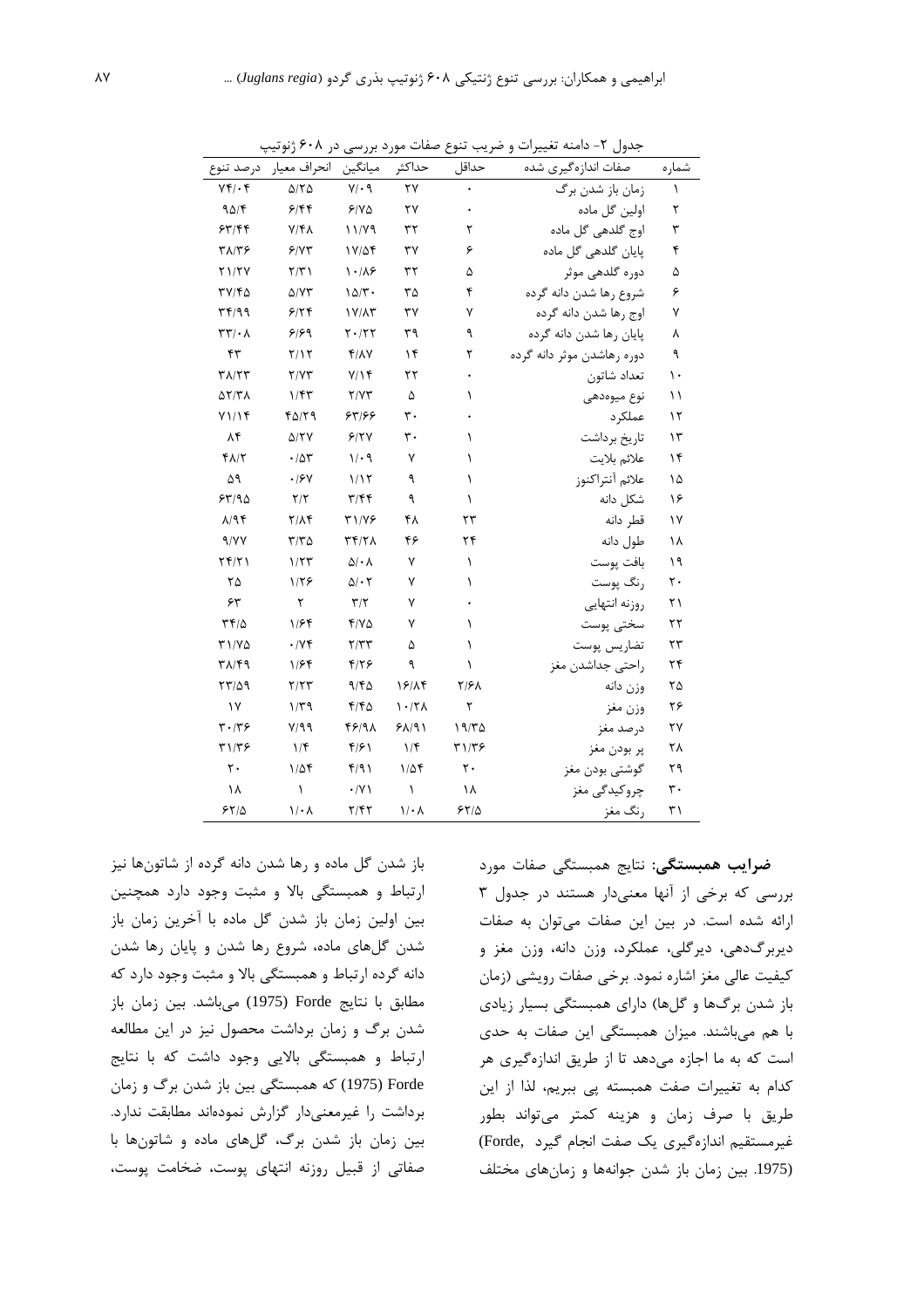|  | جدول ۳- ضرایب همبستگی ۳۱ صفت مورفولوژیک در ۶۰۸ ژنوتیپ گردو |  |
|--|------------------------------------------------------------|--|
|  |                                                            |  |

|                  | <b>LFB</b>           | FEM <sub>1</sub>     | FEM <sub>r</sub>        | <b>FEMr</b>         | <b>FEMD</b>      | MAL <sup>1</sup>      | MAL <sub>r</sub>      | MAL <sub>r</sub> | <b>MALD</b>        | <b>CTN</b>         | <b>FRT</b>    | <b>YLD</b> | <b>HAR</b> | <b>BLT</b> | ANT              | <b>SSH</b>  |
|------------------|----------------------|----------------------|-------------------------|---------------------|------------------|-----------------------|-----------------------|------------------|--------------------|--------------------|---------------|------------|------------|------------|------------------|-------------|
| <b>LFB</b>       |                      |                      |                         |                     |                  |                       |                       |                  |                    |                    |               |            |            |            |                  |             |
| FEM <sub>1</sub> | $JW^*$               | $\mathbf{I}$         |                         |                     |                  |                       |                       |                  |                    |                    |               |            |            |            |                  |             |
| FEM <sub>r</sub> | $4$ vo $t^*$         | $-1901**$            | ,                       |                     |                  |                       |                       |                  |                    |                    |               |            |            |            |                  |             |
| FEM <sub>r</sub> | $Jrr\sigma^*$        | d                    | $-190**$                | ,                   |                  |                       |                       |                  |                    |                    |               |            |            |            |                  |             |
| <b>FEMD</b>      | $\cdot$ f + 1        | $-1-1$               | $410**$                 | Jrrr                | ,                |                       |                       |                  |                    |                    |               |            |            |            |                  |             |
| MAL <sub>1</sub> | $J1r.*$              | $J$ riran            | $Jrr^{**}$              | $Jrrt**$            | $-1.40$          | ,                     |                       |                  |                    |                    |               |            |            |            |                  |             |
| MAL <sub>r</sub> | $1714**$             | $4$ ro $.***$        | $4$ ro $v^{\star\star}$ | $J + 144$           | $-1.80$          | 1471                  | ٠                     |                  |                    |                    |               |            |            |            |                  |             |
| MAL <sub>r</sub> | $110A**$             | $4rA**$              | 15                      | $4rd**$             | $-1.00$          | 1155                  | $411x^{**}$           | ,                |                    |                    |               |            |            |            |                  |             |
| <b>MALD</b>      | هموموم ل             | 11                   | $div^*$                 | $-110A$             | ۱۰۰۳             | $Jrrr^{**}$           | $414.***$             | $-10A1**$        | f                  |                    |               |            |            |            |                  |             |
| CTN              | $-$ ./ rp.**         | $-4r$                | $4 + 16$                | $41.41***$          | 4.11             | $-1514$               | $-1555$               | **ق0* ا. -       | $-4.46$            | $^{\rm \ast}$      |               |            |            |            |                  |             |
| <b>FRT</b>       | $-1.14$              | $-11r$               | $-1111$                 | $-11.6$             | 4.14             | $-1.06$               | $-4.61$               | $-1 - r v$       | 4.5 <sub>V</sub>   | 4.55               | ,             |            |            |            |                  |             |
| <b>YLD</b>       | $-4.5V$              | 4                    | 4.10                    | 4.11                | 4.88             | $-4.5$                | $-1.68$               | $-1.0r$          | $-1.91$            | 4.1V               | $-1111^{-4}$  |            |            |            |                  |             |
| <b>HAR</b>       | $4\pi\sigma^*$       | $dx^*$               | 41.1                    | 111 <sup>4</sup>    | 4.01             | $dov^{\star\star}$    | $-1011**$             | 17.7             | $Jrrt*$            | $-110^{-4}$        | تتعفيمة وادمة | 1.19       | ,          |            |                  |             |
| <b>BLT</b>       | $-4.67$              | $-1.71$              | $-1.76$                 | - -/ - 77           | $-1.07$          | $-1.10$               | $-1 - r_{2}$          | $-1.17$          | $-1 - r_{2}$       | 1.59               | $-4.0$        | 4.5        | $-1 - r_1$ | ,          |                  |             |
| <b>ANT</b>       | $-4.84$              | $-4.0r$              | $-1.71$                 | $-1 - 178$          | 4.11             | $-1.70$               | $-1.91$               | $-1111^{+1}$     | $-1.9$             | $-1.1r$            | 4.01          | $-4.1$     | $-1.7v$    | 4.17       |                  |             |
| <b>SSH</b>       | $-1.5V$              | ۰۰/۲                 | $-111V$                 | $J_{1}$ rr          | $-1-rv$          | 4.67                  | 4.0 <sub>V</sub>      | 1.04             | ۱۰۶۳.              | $4 \cdot \epsilon$ | $4 \cdot w$   | -4.67      | - 4 - 14   | $-1.61$    | 4.1r             | ٠           |
| SDI              | $J$ rır $*$          | dH                   | $4r**$                  | 111944              | $-1.09$          | $J$ rit <sup>an</sup> | $471A$ **             | $4rrd**$         | $1101 -$           | $-115.$ **         | $-1.09$       | 4.11       | $Jrr.**$   | $-1.50$    | $-1 - r_0$       | $411A^{**}$ |
| <b>SLE</b>       | 1rr                  | 4r <sup>o</sup>      | $4r^*$                  | 1112                | $-1.14$          | $4rr\sigma$           | $4$ res <sup>**</sup> | $JTTI***$        | $J \cdot v^*$      | $-110^{44}$        | $-1.79$       | $-1.11$    | $Jrrf**$   | $-4.67$    | $-1.5$           | $4r1f$ **   |
| <b>STX</b>       | 4.40                 | 4.4                  | 4.71                    | 4.71                | $-1.1$           | 1.7r                  | 4.70                  | 4.41             | 4.79               | $4 \cdot 6$        | 4.00          | $-1.70$    | J • JA     | $-1.1v$    | 4.1 <sub>V</sub> | 4.11        |
| <b>SCO</b>       | $-1 - 91$            | $4111$ <sup>**</sup> | $11r^{**}$              | $11rd**$            | 4.1 <sub>V</sub> | 4.14                  | $-1.11$               | 4.1              | 4.17               | $-1.1$             | $-1-1$        | $-1 - r$   | 4.17       | $-1.1$     | 4.5              | 4.5         |
| <b>SSE</b>       | $-4.7r$              | $-1.50$              | - 4 - 14                | $-1.01$             | $-4.1$           | $-1.01$               | $-4 - 2$              | $-4.75$          | $-1.10$            | $-1 - r$           | 4.1           | $-4.14$    | $-1$ .rr   | $-1.58$    | 4.54             | 4117''      |
| <b>SHA</b>       | $-11.4$              | $-410$               | 4155                    | $-1115**$           | 4.1V             | $-4153**$             | $-4117^{44}$          | $-11$ rra $*$    | $\cdot$ $\cdot$ rv | 4.5V               | 4.17          | 4.54       | $-11.1$    | 1.51       | $-1 - 9$         | $-4.11$     |
| <b>TAZ</b>       | 1.4r                 | 4.84                 | 1.44                    | $J \cdot \nu$       | 4.17             | 1.09                  | 4.7                   | 4.11             | $-1-r$             | $-1.55$            | $-1.4t^*$     | 4.11       | 4.46       | 4.14       | $-1.71$          | $-1.07$     |
| LAM              | $-1.96$              | $-1.1$               | -4111                   | $-1.4$              | $-1.17$          | $-1.41$               | $-1.10*$              | $-1 - 9$         | $-1.0v$            | 4.1                | 1.11          | $-4.5r$    | $-1.4v$    | 4.76       | $-1.10$          | 4.11        |
| <b>SWT</b>       | $41.1$ <sup>**</sup> | $110*$               | $111^{**}$              | $111**$             | 4.10             | $1170**$              | 4111                  | $110**$          | ۰٬۰۸۲              | $-115$ part        | 4.51          | $-4.7r$    | $4142**$   | 4.70       | ۱۰/۰۳۱           | $-4.00$     |
| <b>KWT</b>       | $J + V$              | هود و ل              | $Jrrr**$                | 11444               | 1.1              | $1142**$              | $41$ $11$             | $J1Vj**$         | هه. ا              | $-11 + 4 + 4$      | $-1 - r$      | $-1-rv$    | $Jrrv**$   | 4.14       | $-1.01$          | $-1.1r$     |
| <b>KPE</b>       | $-110A**$            | 1107                 | $-1105**$               | $115$ <sup>**</sup> | $-1.0v$          | 1115                  | 4111                  | 410 <sup>4</sup> | 4.1r               | $-1.55$            | $-1.1$        | $-1.11$    | $1170**$   | $-1 - rv$  | $-1.07$          | $-1.0v$     |
| KFI              | $110$ **             | 1177                 | 4155                    | $115$ <sup>**</sup> | $-1.67$          | $1114**$              | $411**$               | $-1160**$        | ۱۰۹۴               | $-1.09$            | $-1.71$       | 4.14       | $115A$ **  | $-1.70$    | $-1.06$          | $-4.7r$     |
| <b>KFL</b>       | 4.10                 | 4.0r                 | 4.6                     | 1.14                | $-1.05$          | 4.5 <sub>r</sub>      | 4.4V                  | 4.07             | ۱۰۵۱،              | ، ان               | $-1.71$       | $-1.11$    | 4.11       | $-1.16$    | $-1 - 7$         | $-1.50$     |
| <b>KSH</b>       | $-4$ irra            | $-1154$              | $-411r$                 | $-11.9$             | 4.14             | $-1.77$               | $-1.0r$               | $-1.05$          | $-1.14$            | 4.70               | $411$ $x^{*}$ | $-1.00$    | $-1.40$    | $4·$ or    | $-1.14$          | 4.1         |
| <b>KCO</b>       | 4.4r                 | 4.7 <sub>V</sub>     | 1.41                    | هوداء               | 4.40             | 4.0r                  | 4.07                  | 4.01             | $\cdot$ decree     | $-1.6$             | $4 \cdot 1$   | 4.1        | 4.17       | 4.1        | $-1.1r$          | 4.70        |

ادامه جدول ۳- ضرایب همبستگی ۳۱ صفت مورفولوژیک در ۶۰۸ ژنوتیپ گردو

| SDI                 | <b>SLE</b>               | <b>STX</b>              | sco        | SSE              | SHA                                             | ۰<br><b>TAZ</b> | LAM         | SWT                     | <b>KWT</b>    | KPE             | KFI         | <b>KFL</b>               | KSH      | KCO          |
|---------------------|--------------------------|-------------------------|------------|------------------|-------------------------------------------------|-----------------|-------------|-------------------------|---------------|-----------------|-------------|--------------------------|----------|--------------|
| ,                   |                          |                         |            |                  |                                                 |                 |             |                         |               |                 |             |                          |          |              |
| $J/f^{\star\star}$  | $\mathbf{1}$             |                         |            |                  |                                                 |                 |             |                         |               |                 |             |                          |          |              |
| $4r10**$            | $4111*$                  |                         |            |                  |                                                 |                 |             |                         |               |                 |             |                          |          |              |
| 4.4                 | $-1.11$                  | $J$ <i>svr</i> a        | J.         |                  |                                                 |                 |             |                         |               |                 |             |                          |          |              |
| $-1.7$              | $-l \cdot l$             | $-4.7V$                 | $-4.01$    | $\mathbf{I}$     |                                                 |                 |             |                         |               |                 |             |                          |          |              |
| $-4115$             | $-i \cdot \varepsilon v$ | 4.15                    | $410**$    | $-11.7$          | $\,$                                            |                 |             |                         |               |                 |             |                          |          |              |
| $-1.10$             | $-J \cdot 1V$            | $-4$ ri $^{\star\star}$ | $-11714**$ | $-i \cdot 14$    | $-411v**$                                       | $\,$            |             |                         |               |                 |             |                          |          |              |
| $-1100**$           | $-i$ / $r.**$            | $4171***$               | $41rr**$   | 1.51             | 4i                                              | $-111y**$       | $\,$        |                         |               |                 |             |                          |          |              |
| $\cdot$ / $\cdot$   | $-1120**$                | 4.0                     | $-1.10$    | $-1 \cdot rr$    | $-J \cdot \sigma v$                             | 4.54            | $-1.75$     | $\mathbf{r}$            |               |                 |             |                          |          |              |
| $4r \cdot r^{**}$   | $1119*$                  | $-4.19$                 | $17**$     | $-4.75$          | $-4$ rvan                                       | 1.4v            | $-I$ rorn   | 414                     | $\mathbf{I}$  |                 |             |                          |          |              |
| 4.11                | 4.0 <sub>V</sub>         | $-4111$ **              | $-4.67$    | $-i \cdot A v^*$ | $-I \, \epsilon \, \sigma \sigma^{\star \star}$ | $4154**$        | $-4i$ .4**  | 41.5                    | $1011**$      |                 |             |                          |          |              |
| $4.40*$             | 4.17                     | $-J.47$                 | $-1.10$    | $-1.71$          | $-4$ rry**                                      | $1171***$       | $-410**$    | 4155                    | $1510**$      | 475             | $\sqrt{2}$  |                          |          |              |
| 4171                | 4.17                     | $-4.7V$                 | $-1.90*$   | $-1101**$        | $-4r$ . $r^*$                                   | $1157**$        | $-4 + i$    | $4172**$                | $-1$ iro $**$ | $-105 \cdot$ ** | 475         | $\,$                     |          |              |
| $-I \cdot rV$       | 4.01                     | $-1.17$                 | 4.77       | 4.5              | 4.05                                            | 4.16            | $4 \cdot r$ | 4.7                     | 4.1           | $-1 - r r$      | $4 \cdot 5$ | $-i \cdot r_0$           | ,        |              |
| $115$ <sup>**</sup> | 4111                     | 4.4                     | $11.1*$    | $4-rv$           | $-1.11$                                         | $-1 - 1t$       | $-J+1$      | 11.7                    | 4.70          | 4.55            | 4.51        | $\frac{1}{2}$            | $J$ risk | $\mathbf{I}$ |
|                     |                          |                         |            |                  | علامت اختصاری صفات در جدول ١ آمده است.          |                 |             | * معنىدار در سطح ۵ درصد |               |                 |             | ** معنىدار در سطح ١ درصد |          |              |

\*\* معنىدار در سطح ۱ درصد

.al. (2001) و Arzani et al. (2008) مطابقت دارد. نوع میوهدهی روی شاخه با صفاتی مانند گوشتی بودن مغز، بافت پوست، راحتی جدا شدن مغز، شکل دانه، وزن مغز، وزن دانه معنى دار نمى باشد كه با نتايج Eskandari et .al (2005) مطابقت دارد. وزن دانه با وزن مغز، درصد

قطر و طول دانه و رنگ دانه نیز ارتباط و همبستگی وجود دارد. بين قطر ميوه و طول ميوه، پر بودن دانه و راحتی جدا شدن مغز از دانه، گوشتی بودن مغز و پر بودن مغز و سختی پوست و رنگ پوست ارتباط و همبستگی مثبت وجود داشت که با نتایج Sharma et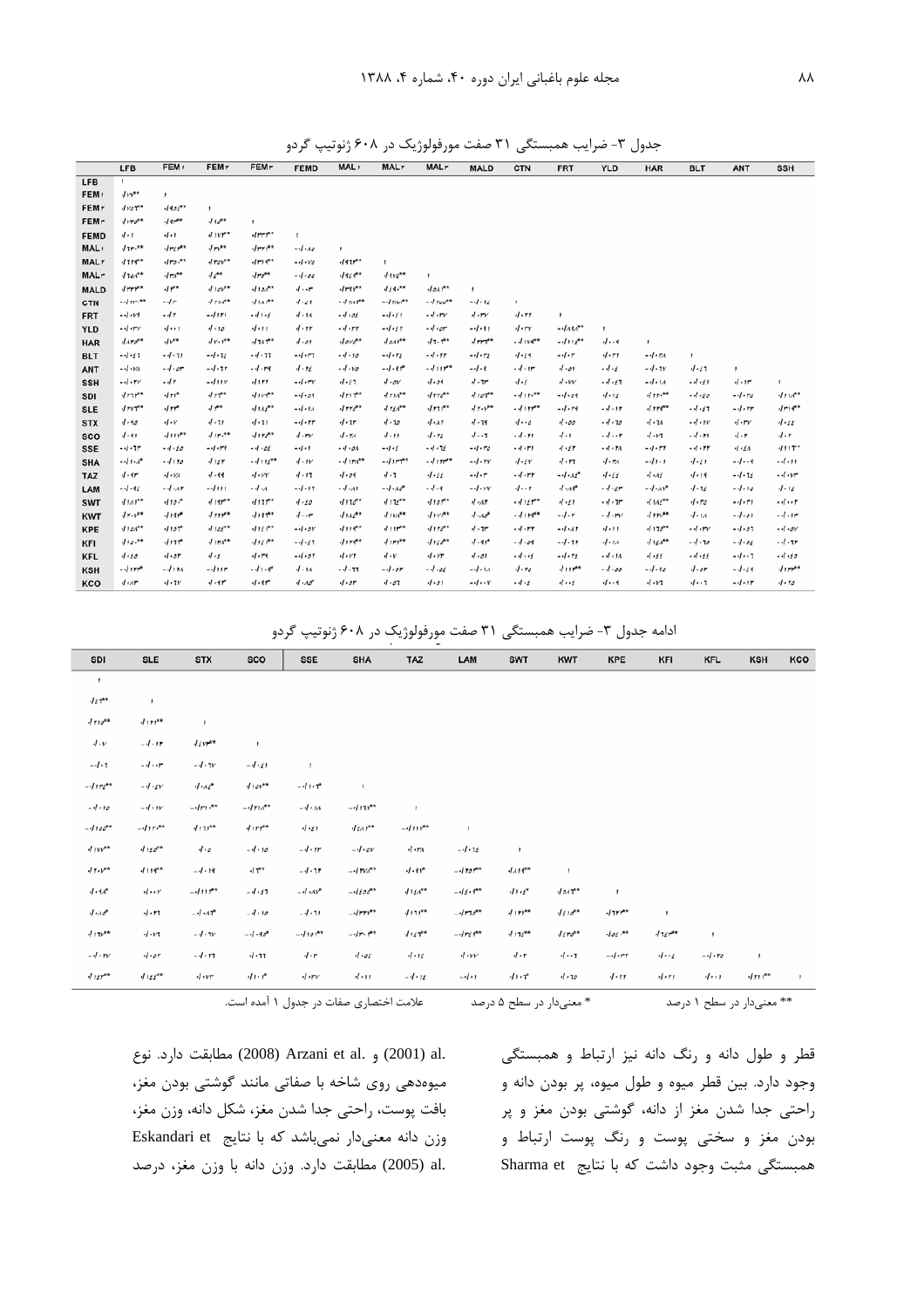مغز و گوشتی بودن مغز ارتباط و همبستگی مثبت داشت و بین وزن دانه با ضخامت پوست، شکل دانه، آسان جدا شدن مغز و بافت یوست ارتباط معنی دار نگرديد كه با نتايج .Eskandari et al و2005) مطابقت دارد. بین وزن مغز و درصد مغز، ضخامت پوست و بافت پوست ارتباط و همبستگی مثبت و بین وزن دانه با ضخامت یوست، شکل دانه، آسان جدا شدن مغز و بافت پوست ارتباط و همبستگی مثبت وجود دارد که با نتایج .eskandari et al (2005) مطابقت ندارد ولي بين شكل دانه و آسان جدا شدن مغز از دانه ارتباط و همبستگی وجود ندارد که با نتایج آنها همخوانی دارد. میزان همبستگی بین برخی پارامترها مثبت ولی پایین بوده و با توجه به جدول ٣ معنىدار نمىباشد. تجزيه يلات

تجزيه پلات پراكنش ژنوتيپها را در محدوده عوامل اصلی مشخص نموده و تصویر بهتری از فاصله ژنوتیپها و تفاوت بين آنها را نشان مي دهد. در اين پژوهش تجزيه PC<sub>1</sub> پلات با استفاده از دو عامل اصلی انجام شد. اولین مربوط به صفات رویشی بود که در مجموع شش صفت رویشی و دو صفت طول و قطر دانه بیشترین سهم را در داشتند که عمدهترین آنها شامل زمان باز شدن PC1 برگ، زمان برداشت و اوج باز شدن شاتونها بودند. ١١  $PC_2$  درصد از کل واریانس مربوط به PC<sub>2</sub> بوده که هشت صفت مربوط به دانه و مغز بیشترین مقدار ویژه را در آن داشتند. صفاتی مانند چروکیدگی مغز، پر بودن مغز، گوشتی بودن مغز، ضخامت پوست سخت و راحت جدا شدن مغز از پوست بیشترین نقش و صفاتی مانند وزن دانه و تضاریس یوست نیز کمترین سهم را در واریانس داشتند. PC $_2$ 

يراكنش ژنوتيپها بر اساس تجزيه پلات ژنوتيپ شماره ۳۷۴ را به طور واضح جدا از سایر ژنوتیپها در قسمت انتهایی و مثبت PC1 قرار داد و به خاطر دارا بودن صفاتي از قبيل ديربرگي، دي گلي، دوره گردهافشانی موثر طولانیتر، درصد مغز نسبتاً یکسان و كاغذى بودن پوست سخت از ساير ژنوتيپها متمايز بود. ژنوتیپهای شماره ۴۱، ۴۹۲، ۵۰۸، ۵۲۰، ۵۲۵ و ۵۷۱ با داشتن صفاتی از قبیل زودبرگی، تاریخ برداشت نسبتاً همزمان و اوج باز شدن شاتونها در قسمت انتهایی

محور PC1 ولي قسمت مثبت آن قرار گرفتند. ژنوتیپهای ۳۶، ۴۱، ۳۹۶، ۳۹۷، ۴۴۴، ۴۹۸، ۴۵۷، ۵۱۸ و ۵۸۱ به خاطر داشتن صفاتی از قبیل رنگ مغز، رنگ دانه و بافت پوست متوسط در وسط PC1 پراکنده شدند. ژنوتیپهای ۲۷۲، ۴۷۴، ۵۱۵، ۵۱۶، ۵۰۹، ۵۶۴ با داشتن صفاتی از قبیل دیربرگی، طول و قطر دانه یکسان، بافت یوست صاف، ضخامت یوست یکسان و از همه این صفات مهمتر کیفیت عالی دانه بیشترین اثر را در بوجود آوردن این گروه در PC1 داشته که این ژنوتیپها در انتهای محور  $PC_1$  و در قسمت مثبت آن قرار گرفتند. ژنوتیپهای ۳۹۹، ۵۲۷، ۵۴۸، ۵۶۳ و ۵۶۹ از لحاظ قطر دانه، وزن دانه و یوست متمایز از سایر ژنوتیپها بوده و در قسمت مثبت PC1 قرار گرفتند. ژنوتیپهای ١١، ٢٩٢ و ٣٧١ به علت داشتن صفاتی از قبیل زود باز شدن جوانهها، دوره گلدهی موثر طولانی و نوع میوهدهی متمایز از سایر ژنوتیپها بوده و در قسمت ۳۰۹ ، ۳۸۹ توار گرفتند. ژنوتیپهای ۳۸۹، ۳۰۹ و ۵۸۷ به خاطر داشتن صفاتی از قبیل درصد مغزبالا، پر بودن و گوشتی بودن مغز و وزن زیاد دانه در قسمت مثبت محور PC2 قرار گرفتند که بیشترین نقش را در بوجود آوردن PC2 داشتند. ژنوتیپهای ۱۸۷، ۲۶۱، ۳۰۵، ۳۱۷، ۳۴۹ و ۳۶۲ با داشتن صفاتی از قبیل همزمانی باز شدن گلهای نر و ماده، شکل و طول دانه یکسان، روزنه و سختی یوست متوسط در قسمت وسط ولی منفی و ژنوتیپهای ۱۵، ۵۵ و ۴۵۱ در قسمت منفی و انتهای محور PC2 قرار گرفتند. ژنوتیپهای ۳۷۱، ۳۸۱، ۴۱۷، ۴۳۷، ۴۵۵ و ۵۶۲ در نقطه مرکزی قرار گرفتند که با توجه به دادههای بدست آمده به دلیل وجود صفات مشترك مانند بيمارى أنتراكنوز، چروکیدگی مغز، روزنه باز دانه و عملکرد ضعیف بوده است (شكل ١).

### تجزيه كلاستر

گروهبندی ژنوتیپها براساس صفات مختلف می تواند روش موثری در مشخص شدن رابطه ژنوتیپها و تعیین فاصله خویشاوندی آنها باشد. در این تحقیق به علت كثرت دادهها، ابتدا با استفاده از نرمافزار SPSS فاصله تشابه دادهها بدست آمد و سیس بوسیله نرمافزار NTSYS، ژنوتیپهای مورد بررسی به تعداد مشخصی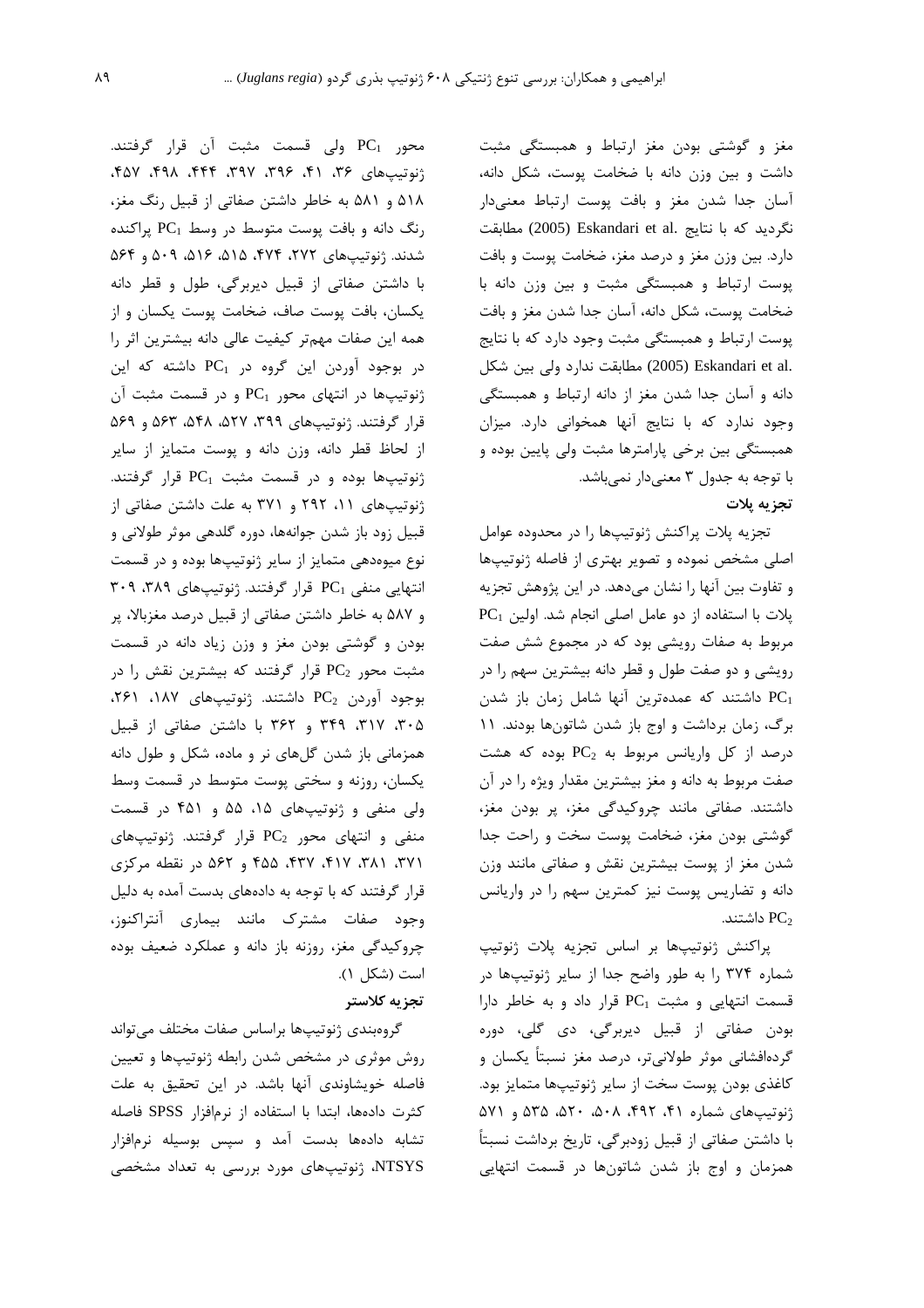گروهبندی شدند (شکل ۲). با توجه به جدول تجزیه واریانس تمامی صفات اندازهگیری شده به جز بافت یوست، رنگ یوست، روزنه انتهای میوه، چروکیدگی مغز و رنگ مغز اختلاف معنى دار داشتند. تجزيه خوشهاى ژنوتیپها بر اساس تمامی صفات تعداد ۴۰ گروه را متمایز نمود. تعداد ۴۰ گروه بدست آمده نماینده ۶۰۸ ژنوتیپ بود که هر کدام از اینها به زیرگروههای متفاوت تقسیمبندی شدند (شکل ۲)؛ بنابراین بررسی تمام صفات در هر گروه مقدور نبود و از بیان تمامی صفات تشکیل دهنده ۴۰ گروه صرف نظر گردید. در فاصله ۱۰۲/۱۹ ژنوتیپها به سه گروه اصلی تقسیمبندی شدند. گروه اول را زیرگروههای ۶، ۷، ۱۳ و ۲۲ تشکیل داد که اغلب آنها دارای صفاتی از قبیل دیر برگی، دوره گلدهی موثر بالا، میوەدهی جانبی، رنگ یوست روشن، بافت پوست صاف، سختی پوست ضعیف تا متوسط، طول و قطر دانه بالای ۲۸ میلیمتر و درصد مغز بالا بودند. در زیر گروه ۶ اکثر ژنوتیپها دارای زمان برداشت همزمان و شکل میوه قلبی شکل بودند که این زیرگروه را از سایر زیرگروهها متمایز نمود. در زیرگروه دوم، ژنوتیپها دارای مشخصاتی از قبیل دوره گلدهی طولانی، عملکرد بالا، طول و قطر دانه متوسط و میزان درصد مغز کمتر از ۴۵ درصد بودند که این ژنوتیپها به علت عملکرد بالا

می توانند مفید باشند. بیشترین ژنوتیپها در زیر گروه سوم قرار گرفت که با دارا بودن خصوصیاتی از قبیل زود برگ دهی و زود گلی از سایر ژنوتیپها متمایز بوده و همچنین دارای صفاتی از قبیل سختی پوست، ناصاف بودن بافت یوست و سخت جدا شدن مغز از یوست بودند. در نهایت از بین ۶۰۸ ژنوتیپ مورد بررسی تعداد ۴۴ ژنوتیپ نسبتاً برتر بر اساس میزان عملکرد و کیفیت بالای دانه انتخاب شدند که مشخصات برخی از خصوصیات مهم آنها در جدول ۴ آورده شده است (شكل ٢).

مشخصات ژنوتیپهای دارای صفات بر تر

تعداد ۴۴ ژنوتیپ دارای صفات برتر بر اساس صفاتی مهم از قبیل میوهدهی جانبی، کیفیت عالی دانه و دیر برگی از بین ۶۰۸ ژنوتیپ بذری انتخاب شدند (جدول۴). ژنوتیپهای انتخاب شده بر اساس ۱۰ صفت مربوط به دانه و مغز مجددا ارزیابی و گروهبندی شدند که ۴ گروه مختلف را تشکیل دادند. ۴ گروه مشخص شده با استفاده از آزمون تجزیه واریانس مورد بررسی قرار گرفتند. به جز شکل دانه تمامی صفات مورد بررسی بین ۴ گروه مختلف معنیدار بودند که در بین صفات مورد بررسی وزن مغز در سطح ۰/۰۰۱ معنیدار بود  $(\Delta, |_{\Delta} )$ 



Vector scaling: 0.85

شکل ۱- نتایج دو بعدی صفات مختلف مورد بررسی در ۶۰۸ ژنوتیپ گردو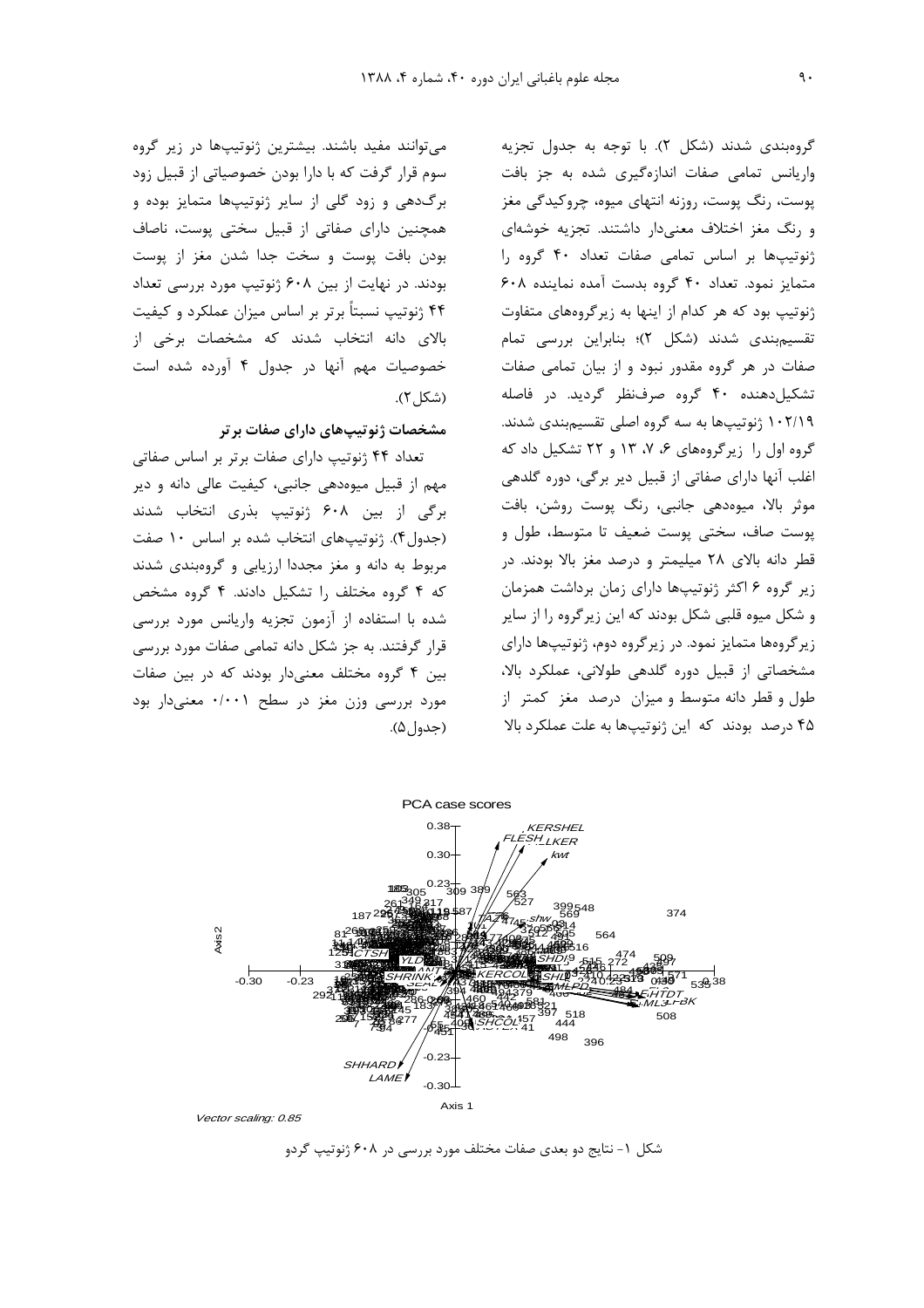

شکل ۲- کلاستر بندی گروهی (۴۰ گروه)، ۶۰۸ ژنوتیپ گردو به روش Ward

گروه اول: شامل ژنوتیپهای ۵۳۶ و ۵۶۴ میباشد از خصوصیات ویژه این گروه می توان به صاف بودن پوست، ضعیف بودن بافت پوست، عدم وجود روزنه در انتهای میوه، رنگ مغز کاملاً روشن و درصد مغز بالا اشاره کرد که صفات اشاره شده مبنای بارزی در انتخاب ژنوتیپهای برتر میباشند. رنگ روشن مغز به طور معمول ارزش اقتصادی بالاتری دارد که فاکتوری مهم در انتخاب ارقام جدید میباشد .(McGranahan et al  $.1998$ 

گروه دوم: دارای مشخصاتی از قبیل رنگ روشن مغز، سختی پوست متوسط تا زیاد و روزنه باز بودند. سختی پوست در مناطقی که کرم سیب شایع است می تواند به عنوان فاکتوری مفید در جهت مقاومت به اين آفت واقع شود.

گروه سوم: شکلهای مختلف دانه، قطر دانه کمتر از ۳۴ میلیمتر، بافت پوست کمی ناصاف و روزنه باز با پوشش نازک از خصوصیات این گروه میباشد. روزنه باز و ناصافی بافت پوست از معایب این گروه محسوب میشود (Forde, 1975). روزنه محکم انتهای میوه از ورود حشرات به درون دانه جلوگیری میکند، ضخامت

پوست و روزنه محکم با توجه به گسترش حمله کرم سیب در سالهای اخیر یک صفت مهم محسوب میشود. همچنین ژنوتیپهایی که کپکزدگی و چروکیدگی مغز کمتری نشان داده و از حشرات آسیب کمتری می,بینند بیشتر مورد توجه می,باشند.

گروه چهارم: ژنوتییها دارای مشخصاتی از قبیل طول دانه متوسط تا زياد، سختى پوست (ضعيف تا متوسط)، وزن دانه، وزن مغز و درصد مغز بالا، رنگ روشن تا كهربايي، شكل دانه (ذوزنقهاي كوتاه تا كشيده)، آساني جدا شدن مغز از دانه، بافت پوست (متوسط تا كمى ناصاف)، طول و قطر دانه نسبتاً يكسان بودند.

تمام ژنوتیپها با توجه به جدول ۴ از لحاظ کیفیت دانه در حد مطلوب بودند و تمامی آنها مشخصات مربوط به یک ژنوتیپ برتر را دارند ولی علاوه بر بالا بودن کیفیت دانه در انتخاب ژنوتیپ برتر باید بر میوهدهی جانبی، عملکرد بالا، مقاومت به آفات و بیماریها و همچنین به صفت مهم دیر باز شدن برگها در فصل بهار نیز تاکید داشت. بر این اساس از بین ۴۴ ژنوتیپ برتر تنها ۷ ژنوتیپ به طور متوسط ۸۵ درصد از صفات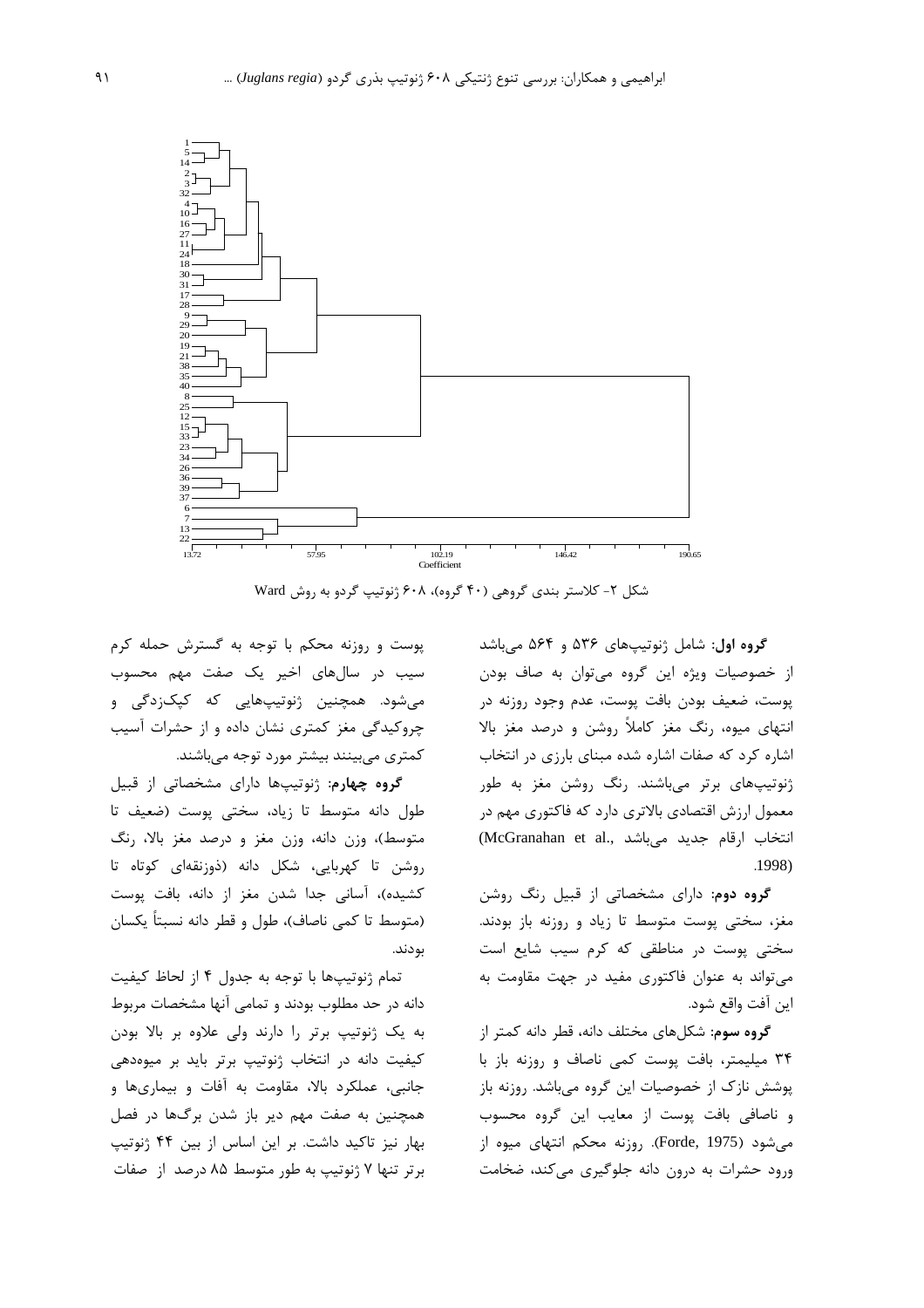| ۰.<br>× |  |  |
|---------|--|--|
|---------|--|--|

|                                        |                         | ب سده نردو                        |                         | ،های بر نر                      |                            | میاندین عددی صفات مهم در زنونیپ |                                             | $-1$<br>جدوں                            |                         |            |
|----------------------------------------|-------------------------|-----------------------------------|-------------------------|---------------------------------|----------------------------|---------------------------------|---------------------------------------------|-----------------------------------------|-------------------------|------------|
| در صد                                  |                         | وزن مغز رنگ مغز                   | وزن دانه                | سختى پوست                       |                            | روزنه انتهاى بافت پوست          | طول دانه                                    |                                         | شكل دانه قطر دانه       | زنوتيپ     |
| مغز ٪                                  | $(1-f)$                 | (gr)                              | (gr)                    | $(1 - 9)$                       | $(1-\ell)$                 | پوست (۹-۱)                      | (mm)                                        | (mm)                                    | $(1 - 9)$               |            |
| $f\Lambda/9V$                          | $\lambda$               | $\Delta$ /٢٢                      | 1.199                   | ۵/۸                             | $1/\lambda$                | $\lambda$                       | $\tau\tau/\tau$                             | $\mathbf{r} \cdot \mathbf{r} \cdot$     | $\lambda$               | ١          |
| 41/14                                  | $1/\lambda$             | 9/11                              | ۱۴                      | $\Delta/\mathbf{f}$             | $\Delta/\Lambda$           | $1/\lambda$                     | $\Upsilon$                                  | $\tau\tau/\tau$                         | 9/5                     | ۲۱         |
| 41/93                                  | $\mathsf{r}/\mathsf{v}$ | 5/57                              | 17/17                   | ۵                               | $f/\tau$                   | Y/Y                             | ٣٨                                          | ۳۵/۲                                    | ۵                       | ۳۱         |
| 9718                                   | ٢                       | 9/1V                              | 1.4V                    | ۵                               | ۵                          | $\mathbf{\breve{r}}$            | ٣۴                                          | $\tau\tau$                              | $\lambda$               | ۴۹         |
| 49/41                                  | $1/\lambda$ ۳           | ۴                                 | $\lambda/\cdot \lambda$ | ۴                               | ۴                          | $\mathbf{\breve{r}}$            | $\tau\tau/\lambda\tau$                      | ٢۶/۵                                    | ۶                       | ۵۲         |
| $f\Lambda/97$                          | $\lambda$               | $\mathcal{S}/\Delta$              | 1779                    | ٣                               | $\Delta$                   | ۵                               | <b>F1/17</b>                                | ٣٣                                      | ۶                       | ۵٣         |
| 557/77                                 | 1/۶۷                    | $Y/\mathfrak{k}$                  | 11/YA                   | $\tau$ /۶ $\gamma$              | $\mathbf{y}/\mathbf{y}$    | ٣                               | <b>٣۶/۵٧</b>                                | ٣٣                                      | ۶                       | ۹۵         |
| ۵۴/۱۸                                  | ٣                       | $\Delta/\cdot\tau$                | 9/79                    | $\mathbf{\breve{r}}$            | $\lambda$                  | $f/\tau\tau$                    | <b>٣٧/۶٧</b>                                | ۳۱                                      | ۶                       | ۱۱۹        |
| <b>FV/۳۸</b>                           | ۴                       | ۵/۹۶                              | $17/\Delta\Lambda$      | $\Delta/\Lambda$                | Y/Y                        | ٣                               | $\Upsilon \Lambda/\Upsilon$                 | $\mathbf{r}\mathbf{r}$                  | ۶                       | ۱۵۵        |
| $\Delta \Upsilon / \cdot \Upsilon$     | Y/YY                    | $Y/\cdot \Delta$                  | 17/20                   | $f/\tau\tau$                    | $\Delta$                   | ۵                               | $\Upsilon V/\Upsilon V$                     | ٣۴                                      | $\lambda$               | ۲۱۰        |
| 0.491                                  | $\lambda$               | 9/19                              | 11/98                   | ٧                               | $f/\tau\tau$               | $\lambda$                       | <b>٣٣/۶٧</b>                                | <b>٣٣/۶٧</b>                            | $\lambda$               | ۲۱۵        |
| $\Delta\Delta/\Upsilon\Upsilon$        | ٣                       | $\Delta/\mathfrak{F}$             | 9/19                    | ٣                               | $f/\mathcal{F}$            | $\Delta/\mathring{\Upsilon}$    | $\tau\tau/\tau\lambda$                      | $\uparrow\uparrow$                      | $\lambda$               | ۲۲۶        |
| $f\Lambda/\Delta$                      | 1/11                    | Y/Y                               | $\gamma/\gamma$         | $\Upsilon/\Upsilon\Delta$       | $\Delta/\Upsilon\Delta$    | $1/\Delta$                      | $\uparrow\uparrow/\uparrow\uparrow$         | $\Upsilon\setminus/\Upsilon$            | ١                       | ۲۳۶        |
| $\Delta \cdot / \Lambda$ ۶             | $\mathbf Y$             | $\Delta/\Upsilon\Upsilon$         | $Y \cdot / Y \wedge$    | $\Delta$                        | $\tau$ /۶۷                 | 1/۶۷                            | $\mathbf{r} \cdot / \mathbf{v}$             | $\Upsilon \Lambda / \Upsilon \Upsilon$  | ۶                       | ۲۴۱        |
| 47/47                                  | $\mathbf{r}/\mathbf{r}$ | ۶۱۳۶                              | 14/۶۳                   | 9/70                            | $Y/V\Delta$                | $1/\Delta$                      | 38/94                                       | ۳۶/۱۹                                   | ۵                       | ۲۴۵        |
| A1/89                                  | $1/\Delta$              | 9/1                               | $11/\lambda$            | ٣                               | $\Delta$                   | $\mathbf Y$                     | $\mathbf{r}\mathbf{v}$                      | $\mathbf{r}$                            | $\lambda$               | ٢۵٧        |
| <b>AY/9Y</b>                           | ٣                       | <b>A/FV</b>                       | 9/57                    | F/TT                            | Y/YY                       | $\mathbf{y}/\mathbf{y}$         | $\mathbf{r}$                                | $\uparrow\uparrow$                      | $\lambda$               | ۲۶۶        |
| $\Delta Y/\mathfrak{F}$                | 1/۶۷                    | Y/Y                               | 1 f/Y                   | ٣                               | ۳/۶۷                       | Y/YY                            | $\mathbf{Y} \Delta / \mathbf{Y} \mathbf{Y}$ | ٣٨                                      | ۵                       | ۳۰۶        |
| 41/11                                  | ۲۱۶                     | $Y/Y\Lambda$                      | $Y/\Lambda f$           | F/Y                             | $Y/\Upsilon$               | $\mathbf r$                     | $Y \setminus V$                             | $\mathbf{r} \cdot / \mathbf{v}$         | ۲۱۶                     | ٣١٠        |
| $\Delta$ \ / \                         | ٣                       | $Y/\mathfrak{f}\mathfrak{q}$      | 14/99                   | ٣                               | ۶                          | $\mathbf{y}/\mathbf{y}$         | F1/YY                                       | <b>٣٨/٧۴</b>                            | ۵                       | ۳۶۶        |
| $\Delta \Upsilon/\Lambda$              | ٢                       | $9/9$ ۴                           | $17/\lambda$ 9          | ۴                               | $\mathbf{\hat{r}}$         | $\mathbf Y$                     | F.78                                        | $\tau \tau / \nu \Delta$                | ۴                       | ۳۸۹        |
| 9.19                                   | $1/\tau\tau$            | 5/97                              | 11/TV                   | $f/\tau\tau$                    | $\mathcal{F}/\mathfrak{r}$ | 1/FV                            | <b>٣۴/۶٧</b>                                | $\tau\tau$ /۶۷                          | ۵                       | ٣٩۴        |
| 55164                                  | $\mathbf{\breve{r}}$    | ۶۱۶                               | 11/16                   | $\mathbf{\breve{r}}$            | $\mathbf{\breve{r}}$       | $\mathbf{\breve{r}}$            | <b>٣٣/۶٧</b>                                | <b>٣٣/۶٧</b>                            | $\lambda$               | $f \wedge$ |
| 40/94                                  | Y/Y                     | $\Delta/\tau\tau$                 | 11/۶1                   | F/Y                             | $f/\mathcal{F}$            | $Y/\mathcal{F}$                 | $\uparrow \uparrow / \cdot \uparrow$        | $\Upsilon \Upsilon / \Upsilon \Upsilon$ | ۴/۳                     | ۴۱۸        |
| ۵۷/۴۴                                  | $Y/\lambda$             | ۶۱۶۸                              | 11/۶۲                   | ٣                               | $\mathbf{Y}/\mathbf{Y}$    | Y/Y                             | $\tau\tau/\epsilon$                         | $\tau\tau/\Delta$                       | $\lambda$               | ۴۵۴        |
| 55165                                  | Y/YY                    | $9/9$ ۴                           | 17/F <sub>A</sub>       | ٣                               | $\Delta$                   | ۵                               | $\mathbf{Y}$ $\mathbf{Y}$                   | $\Upsilon \Upsilon / \Upsilon \Upsilon$ | ۴                       | ۴۶۵        |
| $\Delta \Upsilon / \Upsilon \Delta$    | 1/TT                    | ۵/۱۶                              | 9/8A                    | ٣                               | $f/\tau\tau$               | Y/YY                            | $\Upsilon V/\Upsilon$                       | $\Upsilon\Upsilon/\Upsilon$             | ۴                       | ۴۷۱        |
| $\Delta$ 9/ $\cdot$ $\Delta$           | $\tau$ /۶۷              | 51.5                              | 1.77                    | 1/۶۷                            | $\Delta/\mathcal{F}V$      | $\tau$ /۶ $\gamma$              | <b>٣٣/۶٧</b>                                | <b>٣٢/۶٧</b>                            | ۴                       | ۴۸۱        |
| $\Delta Y/Yf$                          | ٢                       | $Y/\mathcal{F}$ 9                 | 14/07                   | $f/\tau\tau$                    | ۵                          | $\mathbf{y}/\mathbf{y}$         | ۳۸/۵                                        | $\Gamma \Delta/\Gamma \Upsilon$         | ۶                       | ۴۸۳        |
| $f\Lambda/\Upsilon\Upsilon$            | $1/\lambda$ ۳           | 9/1                               | ۱۴/۲۵                   | ۴                               | $\Delta/\Upsilon\Upsilon$  | $\lambda$                       | $T\Delta/\Lambda T$                         | $T\Lambda/\Gamma$                       | $\mathbf{r}/\mathbf{r}$ | ۴۹۱        |
| $\Delta \cdot / 9 \Lambda$             | $1/Y\Delta$             | $9/9$ ۴                           | 1٣/۶٢                   | $Y/Y\Delta$                     | $Y/V\Delta$                | $Y/Y\Delta$                     | <b>٣۶/٢٨</b>                                | ٣٨                                      | ۵                       | ۴۹۹        |
| $\Delta f/\tau$                        | 1/۶٧                    | $Y/\mathcal{F}$                   | $\mathcal{N}$           | $\mathbf{\breve{r}}$            | $\mathbf{\breve{r}}$       | $\mathbf{\breve{r}}$            | 41/67                                       | $\mathbf{Y}$ $\mathbf{Y}$               | ۶                       | ۵۰۰        |
| $\Delta \mathrm{Q}/\mathrm{V}$         | $\mathbf{r}/\mathbf{r}$ | ۷۱۶۴                              | 17/Y9                   | $Y/\mathcal{F}V$                | 9/77                       | $\lambda$                       | ۳۸/۵                                        | <b>TT/17</b>                            | ۴                       | ۵۰۴        |
| $\Delta\Delta/\Lambda\Upsilon$         | ٣                       | $f/\mathcal{F}$                   | $\lambda/\Upsilon f$    | ٣                               | $\mathbf{Y}/\mathbf{Y}$    | $1/\lambda$                     | $\Upsilon\Upsilon/\Upsilon$                 | $Y \setminus V$                         | $\lambda$               | ۵۱۴        |
| ۵۱/۹۵                                  | ٢                       | 9/19                              | 17/4                    | 1/FV                            | <b>A/۶۷</b>                | Y/YY                            | ۴۱                                          | ۳۵/۸۳                                   | ۴                       | ۵۱۵        |
| $fV/\cdot 5$                           | ۴                       | $Y/\lambda$                       | 10/19                   | 1/FV                            | ۵                          | 1/۶۷                            | $\Upsilon \gamma / \gamma \gamma$           | ۳۸/۶۷                                   | ۵                       | ۵۱۷        |
| 94186                                  | ١                       | $V/\Lambda$ ۹                     | 17797                   | ٣                               | ٣                          | ٧                               | $f\Upsilon/\Upsilon\Upsilon$                | $\Upsilon V/\Upsilon \Upsilon$          | ١                       | ۵۳۶        |
| $\mathcal{S}\cdot/\Delta$              | $Y/\mathcal{F}$         | 9/17                              | 11/7V                   | $\mathbf{Y}/\mathbf{Y}$         | $\mathcal{F}/\mathfrak{r}$ | $\tau$ / $\epsilon$             | $\mathbf{Y}$ $\mathbf{Y}$                   | T1/FV                                   | $\lambda$               | ۵۴۹        |
| 41/14                                  | ٣                       | 9/7                               | 17/FV                   | $\Delta/\mathcal{F} \mathrm{V}$ | $\sf V$                    | 9/77                            | 4.18V                                       | ٣٢                                      | ۵                       | ۵۶۱        |
| 9.1                                    | $\lambda$               | <b>A/YY</b>                       | ۱۴/۳۶                   | $\mathbf{\breve{r}}$            | $\lambda$                  | $\Delta$                        | 57/77                                       | ۳۶                                      | ۴                       | ۵۶۴        |
| <b>PY\AQ</b>                           | ۲/۵                     | $\mathsf{Y}/\mathsf{Q}\mathsf{V}$ | 17/AY                   | $\Upsilon/\Upsilon$             | $f/\tau\tau$               | 1/۶۷                            | 38/13                                       | $\Gamma \Delta$ /۶۷                     | ٣                       | ۵٧٠        |
| $\Delta Y/\cdot$ )                     | ٣                       | $Y/\Delta Y$                      | 15/7                    | $\mathbf{\tilde{r}}$            | $\mathbf{\breve{r}}$       | ۵                               | $\Upsilon \Lambda/\Upsilon \Upsilon$        | ۳۶/۳۳                                   | ۶                       | ۵۷۲        |
| $\Delta \Upsilon / \Delta \mathcal{F}$ | $\lambda$               | $\mathsf{V}/\mathsf{Q}$           | $\mathcal{N}$           | ٣                               | $f/\tau\tau$               | $\Upsilon/\Upsilon$             | 49/2                                        | <b>٣۴/۶٧</b>                            | ۶                       | ۵۸۱        |
| ۴۹                                     | ٣                       | $Y V\lambda$                      | 177                     | $\Upsilon/\Upsilon$             | ۵/۶۷                       | $\mathbf r$                     | ۳۶۱۵                                        | 38/13                                   | ۵                       | ۶۱۰        |

حدمل ۴- میلاگ، عدده، صفات مدمرد. ثنوتس های بیتر انتخاب شده گرده

مذکور میباشد که محبوبیت خاصی در بین باغداران آمریکایی دارد. ژنوتیپ شماره ۳۱ در مقایسه با رقم پاین دارای باردهی جانبی بیشتر (۸۸ درصد باردهی جانبی) میباشد و میزان درصد مغز آن مشابه این رقم است. در بعضی از بذور نوک مغز چروکیده است که مطلوب نمیباشد که از دلایل آن می توان به باردهی بیش از حد و کمبود عناصر غذایی اشاره کرد. ژنوتیپهای ۵۳ و

بیان شده را در بر داشتند. به عنوان مثال ژنوتیپ شماره ٣١ دارای ٩٨ درصد باردهی جانبی و کیفیت بالای دانه بود ولی برگهای این ژنوتیپ در اوایل فروردین ماه باز می شوند. معمولا ژنوتیپهای زود برگ بیشتر در معرض سرمای بهاره قرار گرفته و به علت رطوبت بالای هوا در اوایل فصل رشد این نوع ژنوتیپها زودتر در معرض بیماری بلایت قرار میگیرند. رقم پاین نیز دارای صفت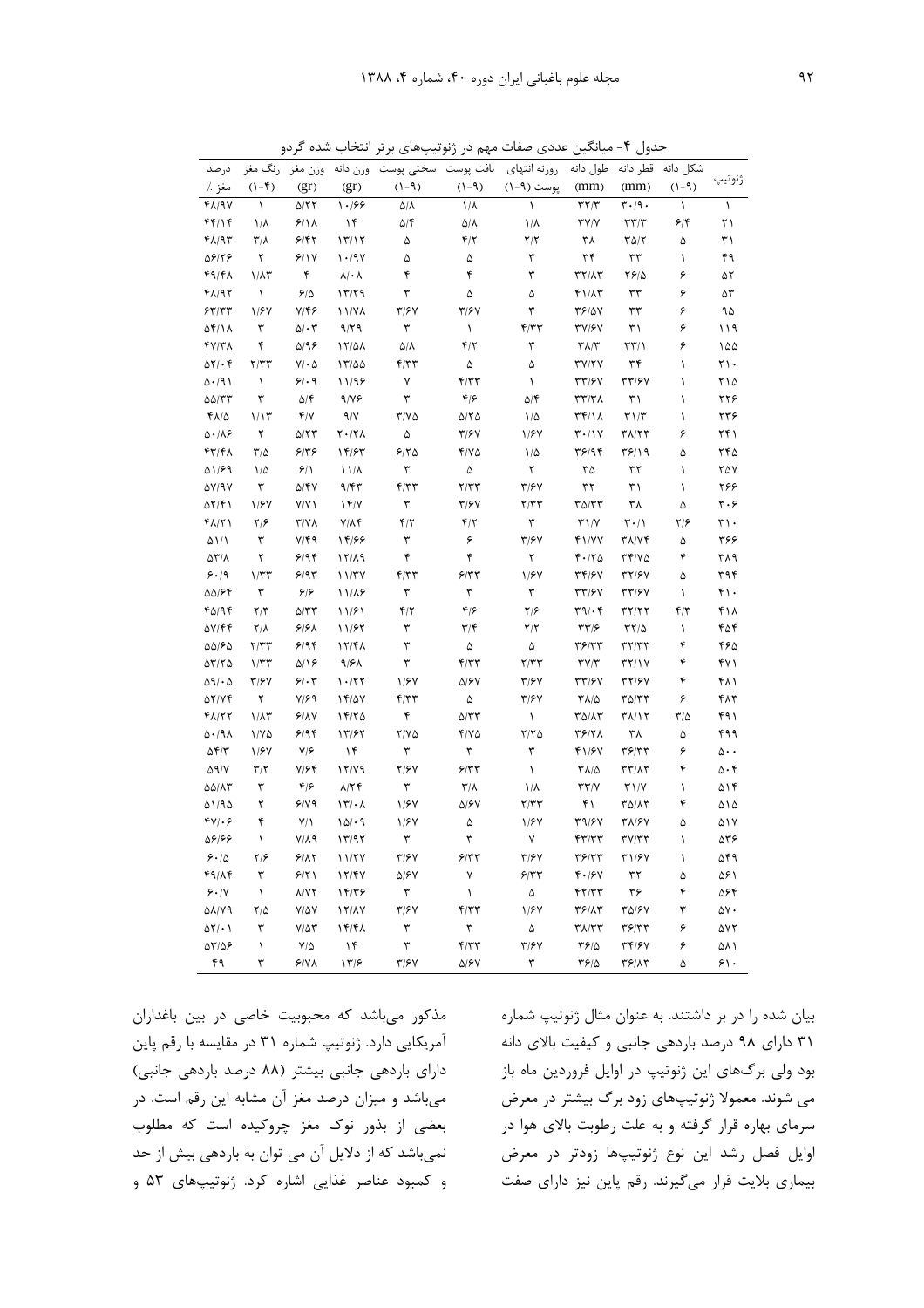۱۵۵ علاوه بر باردهی جانبی (حتی در نقاط سایه تاج نیز بار میدهد) دارای میوه ذوزنقهای کشیده بوده که در این نوع شکل میوه، مغز از یوست آن به راحتی جدا می شود و کیفیت عالی دانه آن نیز مورد توجه میباشد. برگ های ژنوتیپ های شماره ۵۴۹ و ۵۰۴ در فاصله زمانی نسبتاً دیرتر ۱۰ تا ۱۲ فروردین باز شده و میزان درصد مغز در این ژنوتیپها به طور متوسط ۵۹/۷ تا ۶۱ درصد بود. میزان باردهی جانبی در ژنوتیپ ۵۷۲، حدود ٨٨ درصد (در داخل تاج در نقاط سايه نيز بار داده بود)، دارای میوه کشیده، وزن دانه و مغز بالا، دیر برگ (در سیزدهم تا چهاردهم فروردین برگهای آنها باز شد)، نسبتا دیر رس (زمان برداشت آن اواخر شهریور) و به همین دلیل رنگ مغز آن کمی تیره بود. اما در بین ۷ ژنوتیپ فوق ژنوتیپ ۵۶۴ دارای خصوصیات ویژه از قبیل دیربرگدهی (زمان باز شدن برگها ۱۷ تا ۱۹ فروردین)، باردهی جانبی، تیپ رشد مطلوب، بیشترین طول دانه نسبت به سایر ژنوتیپها، بافت یوست صاف، روزنه بسته، پوست ضعیف، وزن دانه و مغز بالا و رنگ روشن مغز بود.

در حال حاضر از اهداف مهم در اصلاح گردو رسیدن به ارقامی با خصوصیاتی از قبیل دیربرگدهی، زودرسی محصول، عملکرد بالا و کیفیت عالی دانه میباشد. با توجه به خسارت سرمای دیررس بهاره در سالهای اخیر انتخاب ژنوتیپهای دیر برگ که دارای کیفیت عالی دانه می باشند در کشور ما ضروری به نظر می رسد. در بین ژنوتیپهای مورد بررسی ژنوتیپهای ۵۴۹، ۵۰۴، ۵۷۲ و ۵۶۴ دیر برگ میباشند. ارقام خارجی مثل هارتلی، فرانکت، پدرو، هاوارد، چندلر و سیسکو دیربرگ می باشند که هر کدام خصوصیات ویژهای دارند

(McGranahan et al., 1998). به عنوان مثال رقمهای فرانکت و هارتلی با توجه به دیربرگدهی، نوع میوهدهی در این دو رقم به به صورت انتهایی و تنها ۵ درصد از جوانهها تبدیل به میوه میشوند، وزن مغز و درصد مغز در ژنوتیپهای ۵۷۲ و ۵۶۴ به ترتیب ۵/۳ و ۵/۶ گرم و ۴۶ و ۴۷ درصد میباشد. دو ژنوتیپ ۵۷۲ و ۵۶۴ علاوه بر ديربرگ دهي، داراي باردهي به صورت جانبي، رنگ مغز روشن، اندازه دانه بزرگ، بافت پوست صاف، ضخامت یوست ضعیف و میانگین وزن مغز به ترتیب ۷/۵ تا ۸/۵ گرم و درصد مغز ۵۲ تا ۶۰ درصد بودند که از خصوصیات بارز و بازاریسند در این دو ژنوتیپ میباشد. در کشور آمریکا از ۱۰۰ سال پیش تا کنون کار جمعآوری ژنوتیپهای بذری برتر گردو آغاز شده و ادامه دارد. روش کار بدین صورت است که ابتدا بررسی کاملی از لحاظ مقاومت به تنشهای خشکی، شوری، گرما، سرما و مقاومت به آفات و بیماریها، عملکرد، کیفیت میوه، پاکوتاهی و صفات مهم دیگر انجام می شود و بعد از انتخاب اولیه، ژنوتیپهای برتر به مدت ۷ تا ۱۰ سال در نقاط مختلف مورد کشت قرار می گیرد و در مرحله نهایی رقم معرفی می شود که ارقام معروف هارتلی و باين بدين طريق بدست آمدهاند ..McGranahan et al  $.1998$ 

ژنوتیپهای مشخص شده برتر برای منظورهای مختلف مانند تهیه پیوندک و در برنامههای اصلاحی به عنوان والد مادري يا يدري مطلوب هستند. ژنوتيپهاي انتخاب شده در این تحقیق نیز لازم است با روشهای فوق مورد ارزیابی بیشتر قرار گیرند و نگهداری آنها در کلکسیونھای مختلف و بررسی نھایی آنھا می تواند در آينده مثمر ثمر واقع شود.

|          |                                       | .                               | .                     |                     | . .<br>---           |                          |                                 | --         |         |
|----------|---------------------------------------|---------------------------------|-----------------------|---------------------|----------------------|--------------------------|---------------------------------|------------|---------|
| , نگ مغز | د, صد مغز                             | وزن مغز                         | وزن دانه              | روزنه انتهايى       | بافت يوست            | طول دانه                 | قط دانه                         | شکل دانه   | گروه    |
| Y/FQ     | $\Delta \Upsilon/\Lambda$             | V/F                             | ۱۲۱۶۵                 | Y/9                 | $f/\lambda$          | $\mathbf{y}(\mathbf{y})$ | 317                             | Y/90       |         |
| Y/Y      | $\Delta$ )/ $\Upsilon$                | $\lambda/\Delta$                | ۱۱/۴۵                 | $Y/\lambda$         |                      | $Y\Delta/Y$              | $\tau\tau/\Delta$               | ۳/۶۲       |         |
|          | $\Delta\lambda/Y$                     | $\lambda/\tilde{\tau}$          | ۱۴/۱۵                 |                     |                      | $fY/\lambda$             | ۳۶۱۶                            | $Y/\Delta$ |         |
|          | 9.1V                                  | $\lambda$ /Y                    | ۱۴/۳                  | Δ                   |                      | ۴۲                       | ۳۶                              |            |         |
| .1.9     | $\cdot$ / $\cdot$ $\uparrow$ $\wedge$ | $\cdot$ $\cdot$ $\cdot$ $\cdot$ | $\cdot$ / $\cdot$ ۵ ۱ | $\cdot$ / $\cdot$ ) | $\cdot$ / $\cdot$ ۳) | $\cdot$ / $\cdot$ \      | $\cdot/\cdot \setminus \Lambda$ | $\cdot$ /۶ | P value |

جدول ۵- مقايسه ۱۰ صفت مربوط به ۴ گروه مختلف بدست آمده از تجزیه ۴۴ ژنوتیپ برتر

#### **REFERENCES**

1. Arzani, K., Mansouri Ardakan, H. & Vezvaei, A. (2008). Morphological variation among Persian walnut (Juglans regia) genotype from central Iran. New Zealand Journal of Cropand Horticulteral Science, 36, 159-168